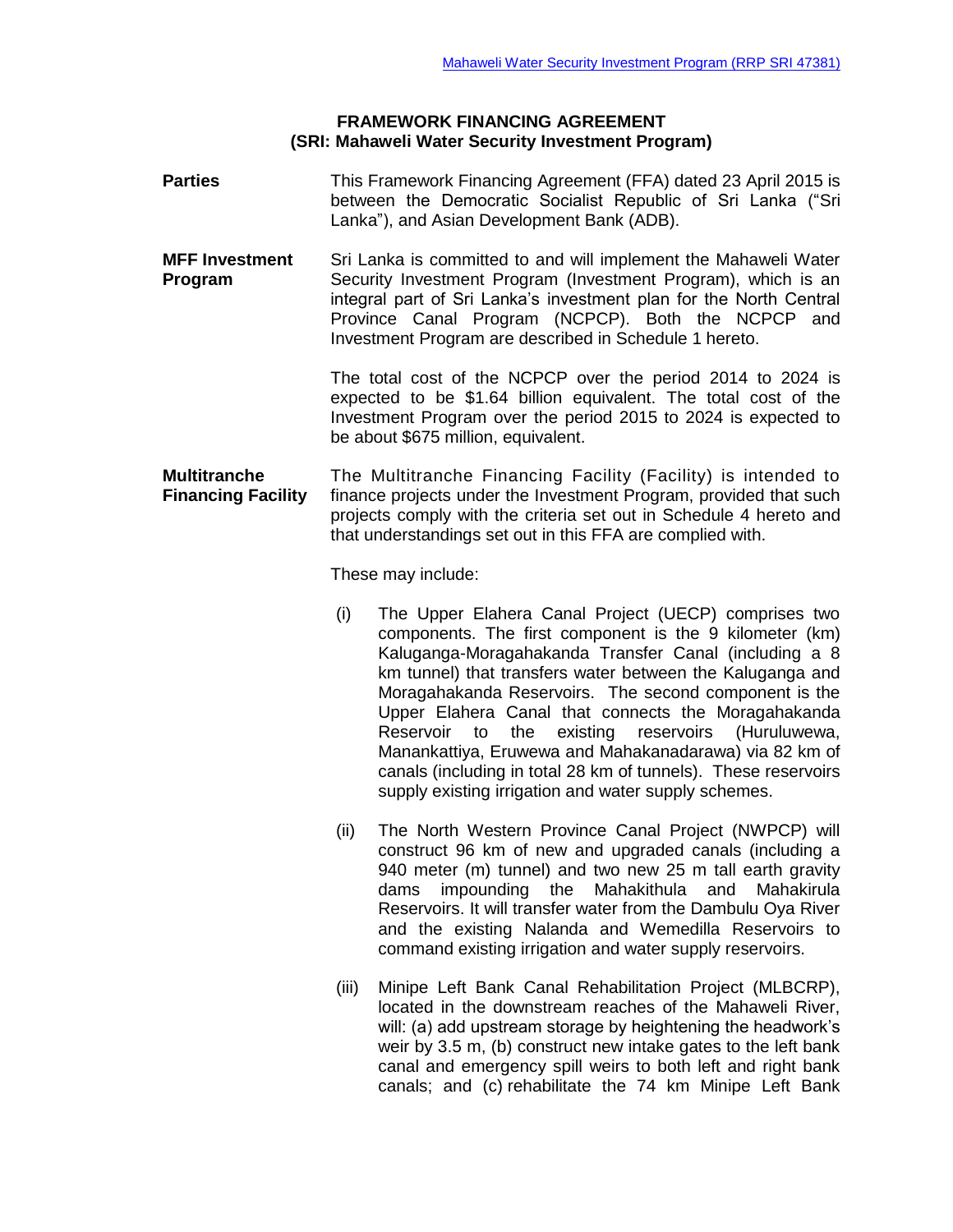Canal to improve conveyance and reliability of service to existing farmers**.**

This FFA does not constitute a legal obligation on the part of ADB to commit any financing. At its sole discretion, exercised reasonably, ADB has the right to deny any financing request made by Sri Lanka, cancel the uncommitted portion of the Facility, and withdraw Sri Lanka's right to request any financing tranche under the Facility. Financing tranches may be made available by ADB provided matters continue to be in accordance with the general understandings and expectations on which the Facility is based and which are laid out in this FFA.

This FFA does not constitute a legal obligation on the part of Sri Lanka to request any financing. Sri Lanka has the right not to request any financing under the Facility. Sri Lanka also has the right at any time to cancel any uncommitted portion of the Facility.

Sri Lanka and ADB may exercise their respective rights to cancel the Facility or any uncommitted portion thereof, and ADB may exercise its right to refuse a financing request, by giving written notice to such effect to the other parties. The written notice will provide an explanation for the cancellation or refusal and, in the case of a cancellation, specify the date on which the cancellation takes effect. ADB may cancel the Facility or reject a financing request when there is a material noncompliance with ADB policies or FFA undertakings; or there are undue delays in the submission of the financing requests or the implementation of the Investment Program.

#### *Financing Plan*

The financing plan for the Investment Program is summarized below.

|                                   | Total        | <b>Share of</b> |
|-----------------------------------|--------------|-----------------|
| <b>Financing Source</b>           | (\$ million) | Total (%)       |
| Asian Development Bank            | 453          | 67              |
| Cofinancing                       | 114          | 17              |
| Government of Sri Lanka           | 108          | 16              |
| <b>Total (Investment Program)</b> | 675          | 100             |

**Financing Terms** ADB will provide loans to finance projects under the Investment Program, as and when the projects are ready for financing, provided, Sri Lanka is in compliance with the understandings hereunder, and the projects are in line with those same understandings. Each loan will constitute a tranche.

> Each tranche may be financed under terms different from the financing terms of previous or subsequent tranches. The choice of financing terms will depend on the project, capital market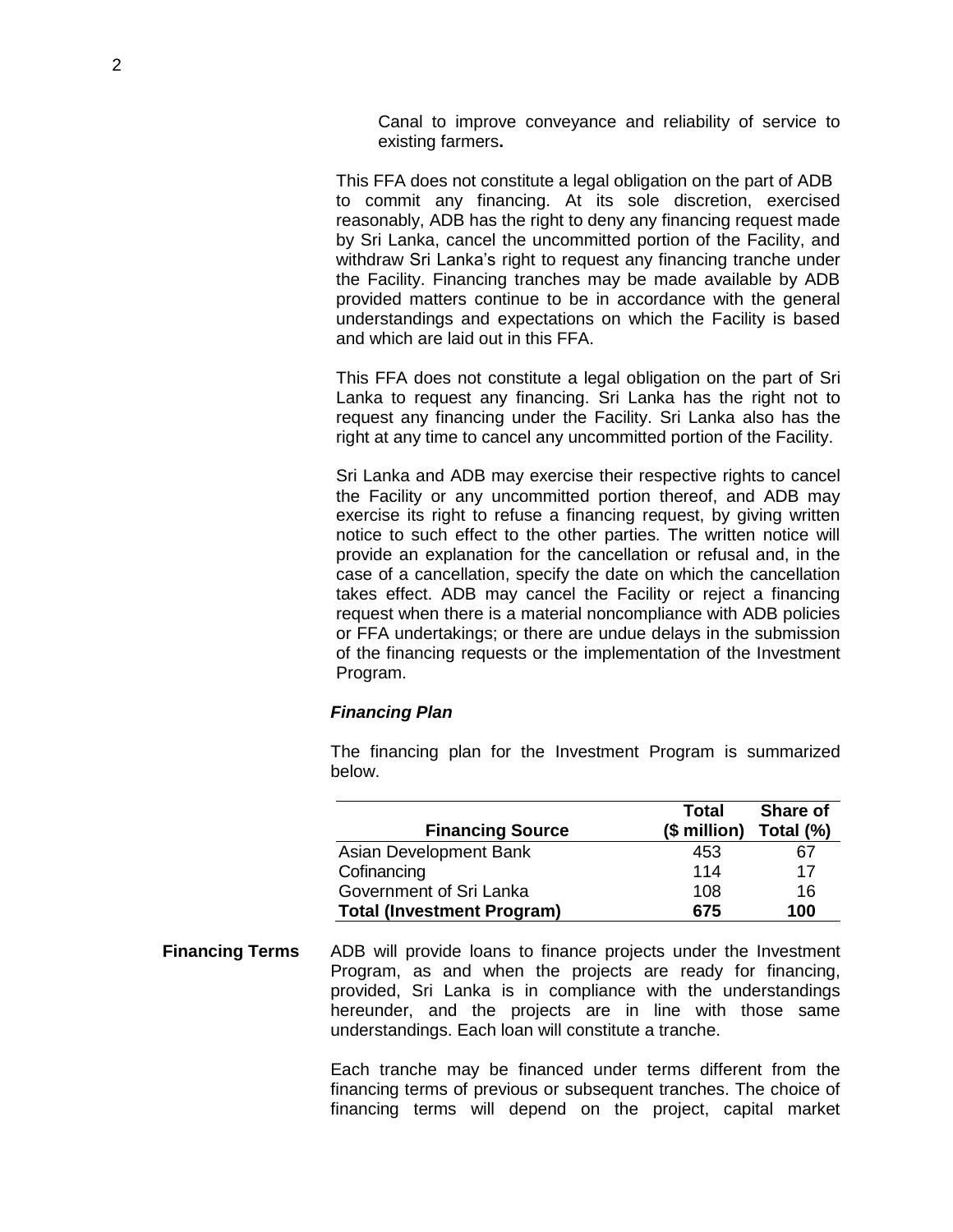conditions, and ADB's financing policies, all prevailing on the date of signing the legal agreements for such tranche.

Tranches may be provided in sequence or simultaneously, and some may overlap in time with each other.

Commitment charges or guarantee fees are not payable on the Facility. They are payable only on financing actually committed by ADB as a loan or guarantee. ADB rules on commitment charges and guarantee fees, which are in effect when the legal agreements are signed for a tranche, will apply with respect to such tranche.

#### *Amount*

The maximum financing amount available under the Facility is four hundred and fifty three million US dollars (\$453,000,000). It will be provided in individual tranches from ADB's Ordinary Capital Resources<sup>1</sup> and Special Funds Resources<sup>2</sup> in the following manner: loans.

### *Availability Period*

The closing date of any loan or cofinancing under any tranche will be on or before 31 December 2024. The last financing tranche is expected to be executed no later than 31 December 2020.

### *Terms and Conditions*

Sri Lanka will cause the proceeds of each tranche to be applied to the financing of expenditures of the Investment Program, in accordance with conditions set forth in this FFA and the legal agreements for each tranche.

- **Execution** The Executing Agency will be Ministry of Mahaweli Development and Environment (MMDE). The Executing Agency will implement the Investment Program in accordance with the principles set forth in Schedule 1 to this Agreement, and as supplemented in the legal agreements for each tranche.
- **Periodic Financing** Sri Lanka may request, and ADB may agree, to provide loans **Requests** under the Facility to finance the Investment Program and its related projects upon the submission of a Periodic Financing Request (PFR). Each PFR should be submitted by Sri Lanka. Sri Lanka will

<sup>1</sup> Provisions of the Ordinary Operations Loan Regulations applicable to LIBOR-Based Loans Made from ADB's Ordinary Capital Resources, dated 1 July 2001, would apply to each Loan, subject, to modifications, if any, that may be included under any Loan Agreement (said Ordinary Operations Loan Regulations as so modified, if any, being hereinafter called the Loan Regulations).

<sup>&</sup>lt;sup>2</sup> Provisions of the Special Operations Loan Regulations applicable to Loans Made by ADB from its Special Funds Resources, dated 1 January 2006, would apply to each Loan, subject, to modifications, if any, that may be included under any Loan Agreement (said Special Funds Loan Regulations as so modified, if any, being hereinafter called the Loan Regulations).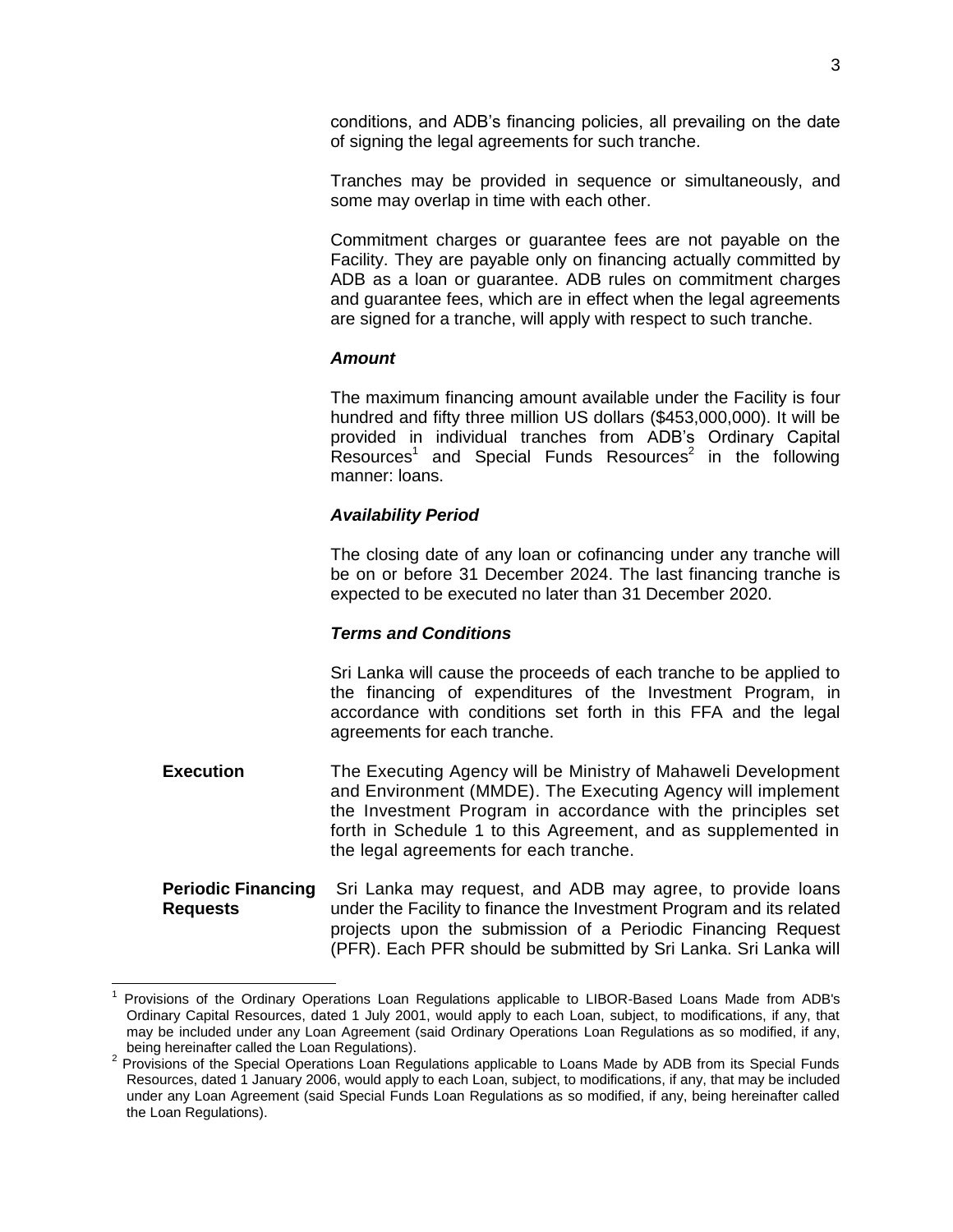make available to MMDE the proceeds of the tranche in accordance with the related PFR, and the legal agreements for the tranche.

Each individual tranche will be for an amount of no less than one hundred million US dollars (\$100,000,000), or its equivalent. ADB will review the PFRs and, if found satisfactory, prepare the related legal agreements.

The projects for which financing is requested under the PFR will be subject to the selection criteria set out in Schedule 4 hereto, satisfactory due diligence, and preparation of relevant safeguard and fiduciary frameworks and other documents. The Facility will be implemented in accordance with the general framework set out in Schedule 3 to this FFA, and the Facility Administration Manual agreed between Sri Lanka and ADB.

Until notice is otherwise given by Sri Lanka, the Secretary to Treasury or the Director General of External Resources Department of the Ministry of Finance will be Sri Lanka's authorized representative for purposes of executing PFRs.

**General** The Facility will be implemented in accordance with the general **Implementation** framework set out in Schedule 3 hereto. **Framework**

**Procedures** Tranches to be provided under the Facility will be subject to following procedures and undertakings:

- (i) Sri Lanka will have notified ADB of a forthcoming PFR in advance of the submission of the PFR.
- (ii) Sri Lanka will have submitted a PFR in the format agreed with ADB.
- (iii) ADB may, in its sole discretion, decline to authorize the negotiation and execution of any legal agreement for a tranche.
- (iv) If ADB confirms acceptance of the PFR, the legal agreements will be negotiated and executed by the parties.

**PFR information** The PFR will substantially be in the form attached hereto, and will contain the following details:

- (i) Loan and cofinancing amount;
- (ii) Description of projects to be financed;
- (iii) Cost estimates and financing plan;
- (iv) Implementation arrangements specific to the projects;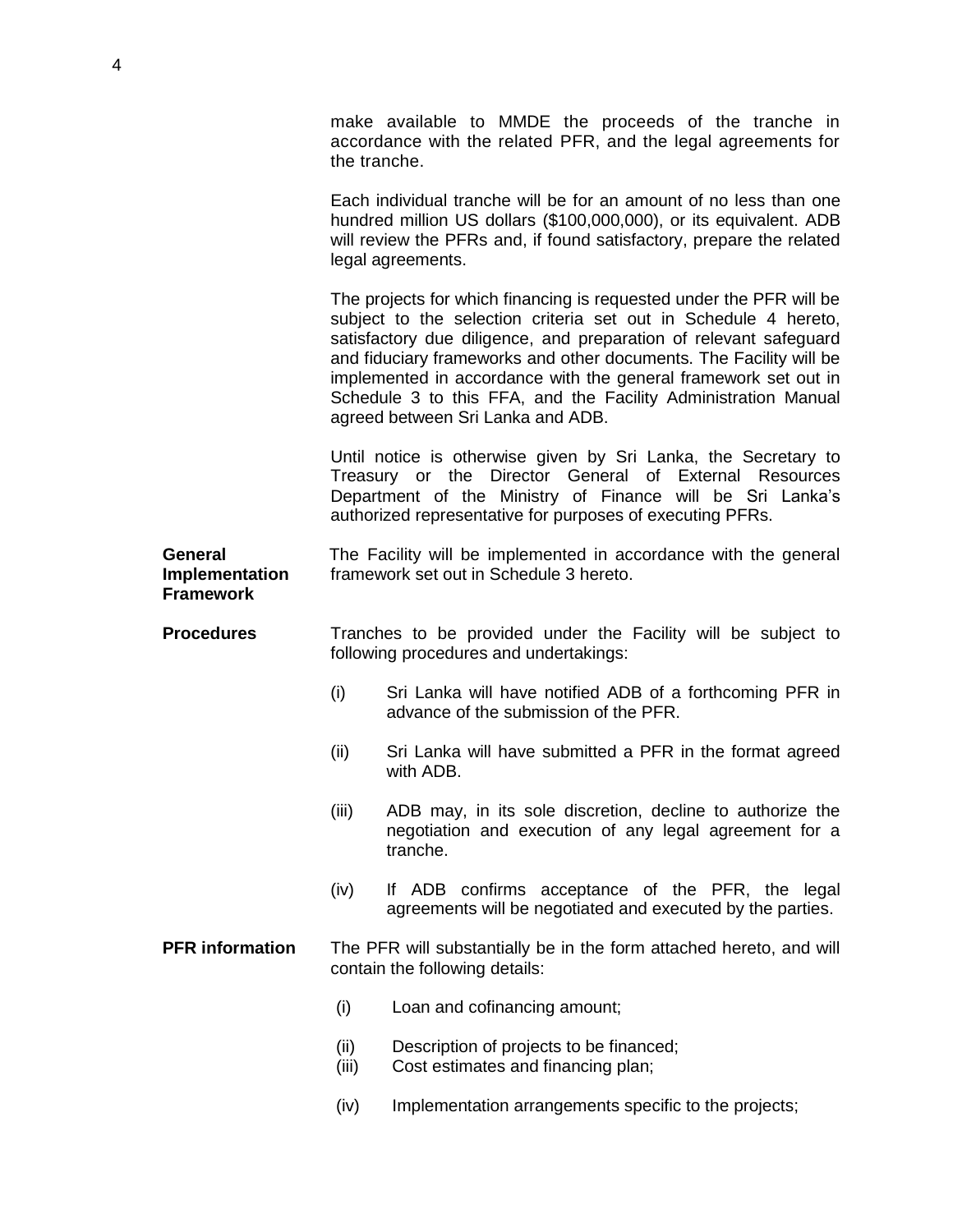|                                                                                 | (v)           | Confirmation of the continuing validity of, and adherence<br>to, the understanding in this Agreement;                                                                                                                                                                                                                                                                                                                                                                                                                                                                                                                                                                                                                                      |
|---------------------------------------------------------------------------------|---------------|--------------------------------------------------------------------------------------------------------------------------------------------------------------------------------------------------------------------------------------------------------------------------------------------------------------------------------------------------------------------------------------------------------------------------------------------------------------------------------------------------------------------------------------------------------------------------------------------------------------------------------------------------------------------------------------------------------------------------------------------|
|                                                                                 | (vi)          | Confirmation of compliance with the provisions under<br>previous Loan Agreement(s) and Project Agreement(s), as<br>appropriate; and                                                                                                                                                                                                                                                                                                                                                                                                                                                                                                                                                                                                        |
|                                                                                 | (vii)         | Other information as may be required under the Facility<br>Administration Manual, or reasonably requested by ADB.                                                                                                                                                                                                                                                                                                                                                                                                                                                                                                                                                                                                                          |
| <b>Safeguards</b>                                                               | the Facility. | Attached as Schedule 5 are references to the Safeguard<br>Frameworks that will be complied with during the implementation of                                                                                                                                                                                                                                                                                                                                                                                                                                                                                                                                                                                                               |
|                                                                                 |               | ADB's Safeguard Policies in effect as of the date of signing of legal<br>agreements for a tranche will be applied with respect to the<br>projects financed under such financing tranche.                                                                                                                                                                                                                                                                                                                                                                                                                                                                                                                                                   |
| <b>Procurement</b>                                                              |               | All goods and services to be financed under the Facility will be<br>procured in accordance with ADB's Procurement Guidelines (2013,<br>as amended from time to time).                                                                                                                                                                                                                                                                                                                                                                                                                                                                                                                                                                      |
| <b>Consulting</b><br><b>Services</b>                                            |               | All consulting services to be financed under the Facility will be<br>procured in accordance with ADB's Guidelines on the Use of<br>Consultants (2013, as amended from time to time).                                                                                                                                                                                                                                                                                                                                                                                                                                                                                                                                                       |
| <b>Advance</b><br><b>Contracting;</b><br><b>Retroactive</b><br><b>Financing</b> |               | Under each tranche, ADB may, subject to its policies and<br>procedures, allow on request (a) advance contracting of civil<br>works, equipment and materials, and consulting services, and (b)<br>retroactive financing of eligible expenditures for consulting services<br>and procurement of goods, services and civil works, project<br>management, and project administration up to 20% of proposed<br>individual loan, incurred prior to loan effectiveness but not earlier<br>than 12 months before the date of signing of the related legal<br>agreement. Sri Lanka acknowledges that any approval of advance<br>contracting and/or retroactive financing will not constitute a<br>commitment by ADB to finance the related project. |
| <b>Disbursements</b>                                                            |               | Disbursements will be made in accordance with ADB's Loan<br>Disbursement Handbook (2012, as amended from time to time).                                                                                                                                                                                                                                                                                                                                                                                                                                                                                                                                                                                                                    |
| Monitoring,<br>Evaluation, and<br><b>Reporting</b><br><b>Arrangements</b>       |               | Schedule 2 hereto sets as the Design and Monitoring Framework<br>for the Investment Program, against which the implementation<br>effectiveness will be evaluated.                                                                                                                                                                                                                                                                                                                                                                                                                                                                                                                                                                          |
| <b>Undertakings</b>                                                             | Lanka.        | Attached as Schedule 6 are the undertakings provided by Sri                                                                                                                                                                                                                                                                                                                                                                                                                                                                                                                                                                                                                                                                                |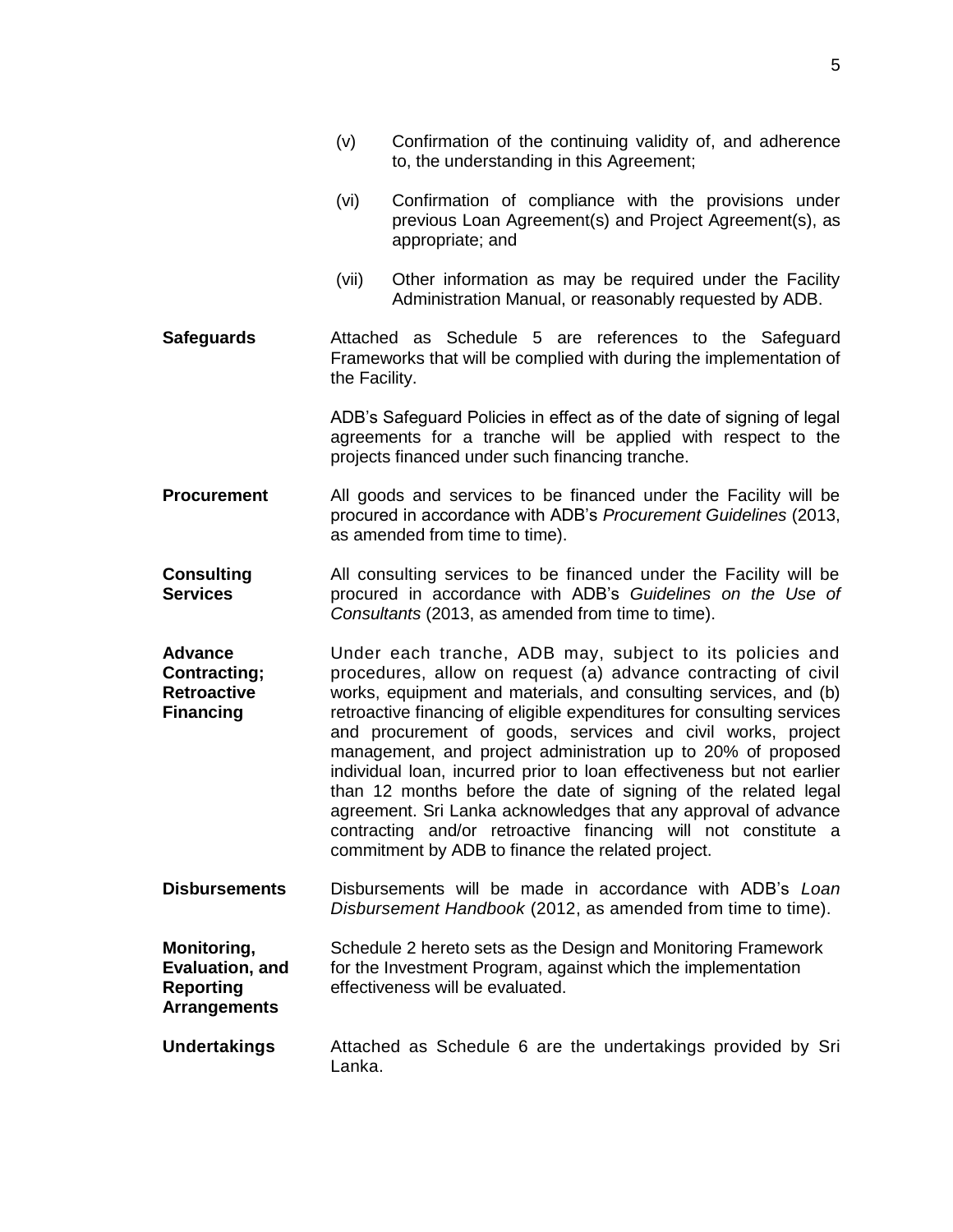By \_\_\_\_\_\_\_\_\_\_\_\_\_\_\_\_\_\_\_\_\_\_\_\_\_ By \_\_\_\_\_\_\_\_\_\_\_\_\_\_\_\_\_\_\_\_\_\_\_\_\_ CHANDRA EKANAYAKE<br>
Deputy Secretary to the Treasury Country Director, SLRM Deputy Secretary to the Treasury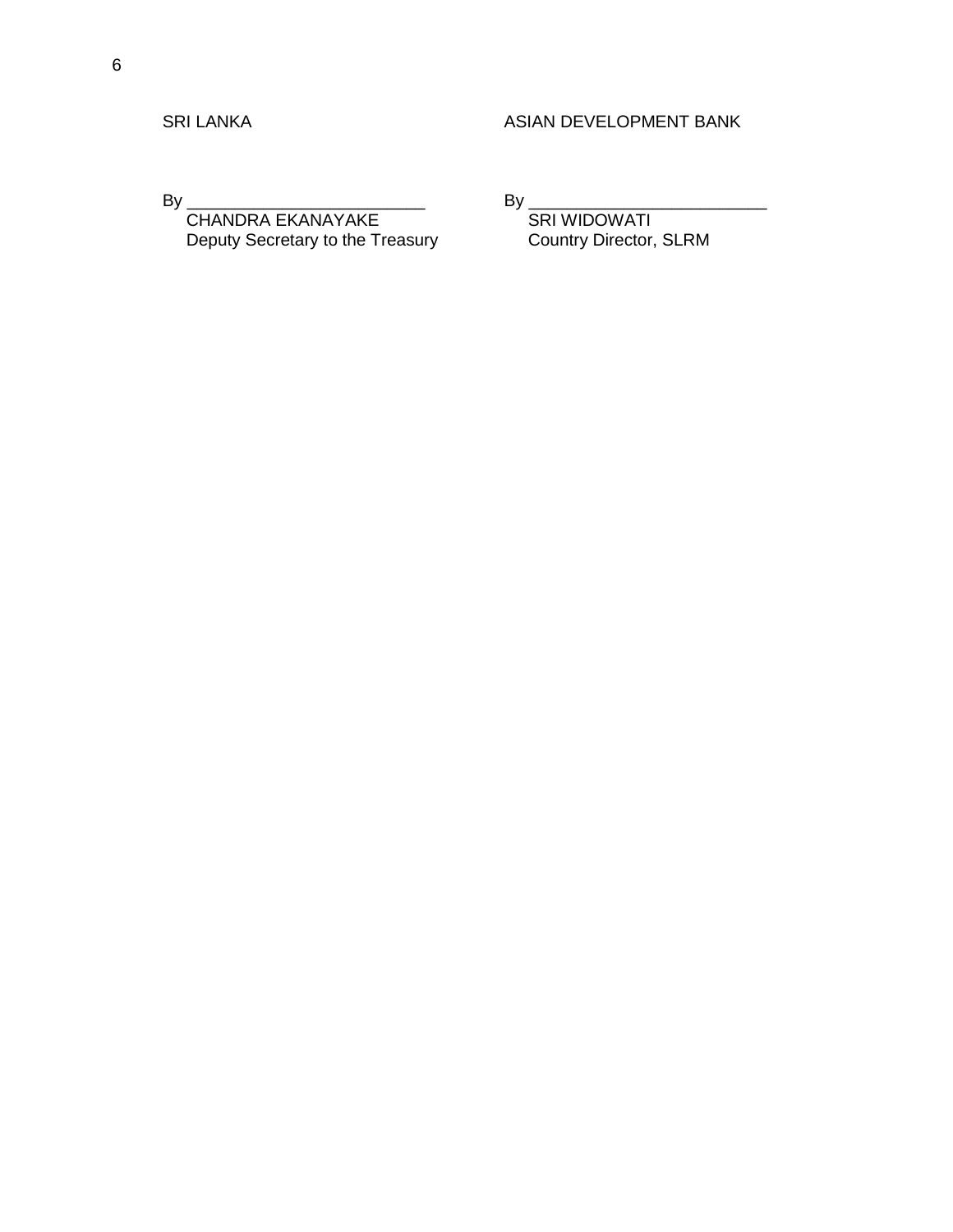#### **SCHEDULE 1**

#### **MFF CONSTITUENTS**

#### **A. Road Map**

### **1. Country Background**

1. With a coastline of about 1,600 kilometer (km), Sri Lanka consists mostly of flat-to-rolling coastal plains, with mountains in the south-central core. The maximum length of the island (from north to south) is 435 km while the maximum width (east to west) is 240 km. The highest elevation is 2,524 meters (m) above sea level. The country occupies a strategic position near the main sea trade corridors between Europe and Asia, a factor which allowed Colombo to develop very early as an international port city and then subsequently as a trans-shipment point for cargo originating or destined for the Indian sub-continent.

2. Sri Lanka's population geography is dominated by settlements clustered along the coast and interior market towns that dominate the rural landscape.<sup>1</sup> About 85% of Sri Lanka's population (20.3 million in 2012) lives in rural and peri-urban areas, i.e., outside legally demarcated municipal jurisdictions. More than one-fourth of the population lives within one km of the coast, a strip of land constituting only 5% of the country's area.<sup>2</sup>

3. There is a long and rich history of construction of major water works, such as tanks for water storage, canals and anicuts for river diversion, over several millenniums<sup>3</sup>. Some of the more than 30,000 tank cascade systems for irrigation and drinking water supply have been in continuous service for the past 2,000 years. This history of water development and management is interlinked to the development of paddy rice production, $4$  and the need for irrigation water particularly in the low lying areas and Yala season.<sup>5</sup> Modern day refurbishment of the ancient tanks that had fallen into disrepair, and development of agriculture were started during the colonial era, and expanded in the 1970s under the Mahaweli Development Program (MDP) (as discussed below).

4. Since the end of civil conflict in May 2009, a period of strong economic growth has been shared across Sri Lanka. The growth of the economy maintained at over 8% in 2010 and 2011, slightly slowed to 6.4% in 2012 due to weak external demand, drought, and floods, and then rebounded to 7.3% in 2013. It is envisaged that an improving external environment, higher investment, and a recovery in domestic consumption will sustain a rapid pace of economic growth in the next two years.<sup>6</sup> The expansion of Sri Lanka's economy has been largely driven by industry and services sectors, which account for 89% of gross domestic product (GDP), and

 $\overline{a}$ 1 Department of Census and Statistics, Ministry of Finance and Planning. 2012. Population Atlas of Sri Lanka 2012. Colombo.

 $2$  World Bank and UN Habitat. 2012. Turning Sri Lanka's Urban Vision into Policy and Action. Washington, D.C.

 $3$  The earliest archeological evidence dates from about 300 BCE, during the reign of King Pandukabhaya.

<sup>4</sup> Rice production is estimated to have started in Sri Lanka as early as 100 BC, http://www.araliyarice.com/paddycultivation/

<sup>&</sup>lt;sup>5</sup> There are two principal monsoonal periods in Sri Lanka: the South West Monsoon (Maha season) from December-February, and North East Monsoon (Yala season) from May-September. These monsoon seasons also coincide with the cultivation seasons.

 $6$  ADB. 2014. Asian Development Outlook 2014: Fiscal Policy for Inclusive Growth. Manila.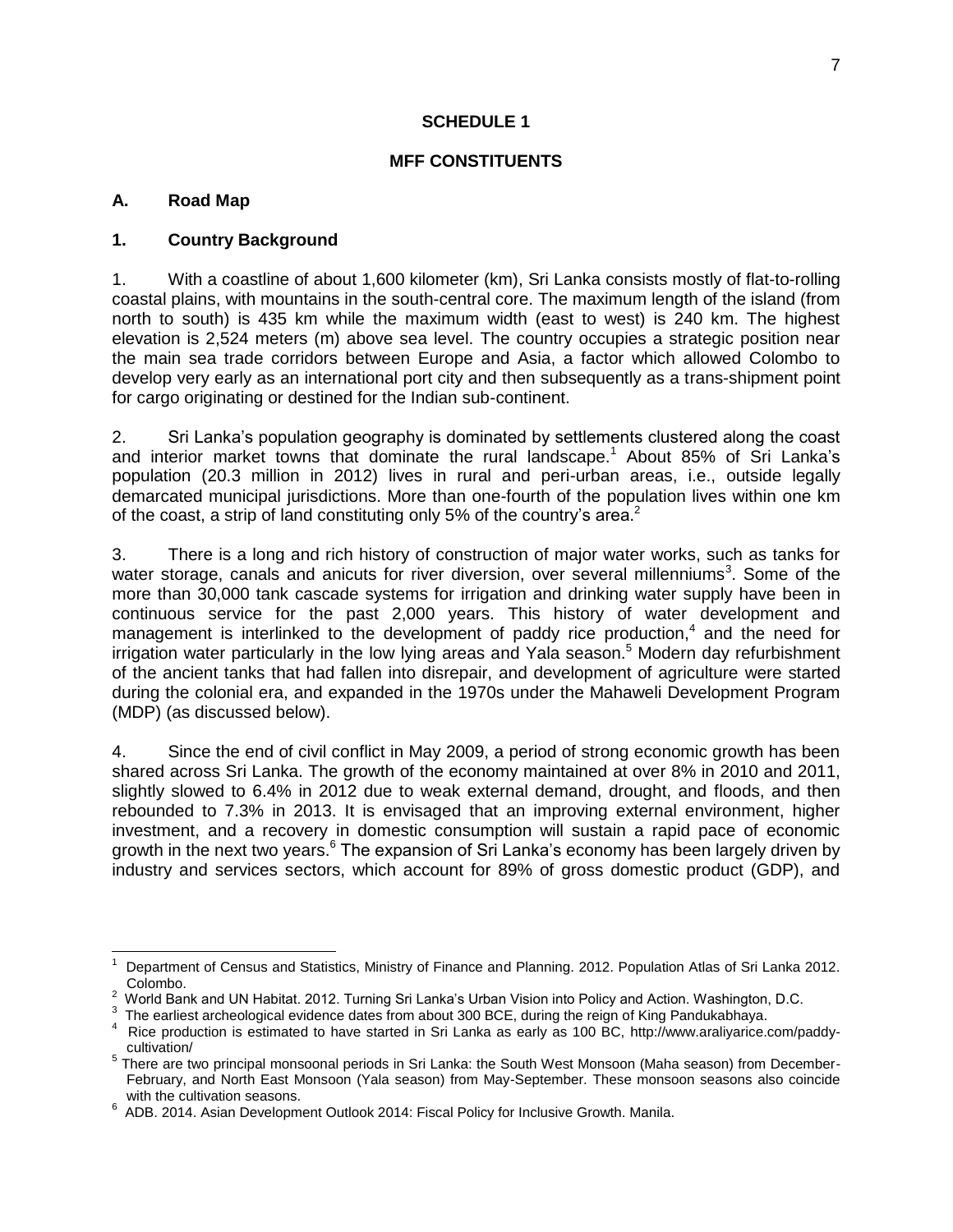followed by the agriculture sector contributing the remaining  $11\%$ <sup>7</sup>. The drivers of growth over the medium term are expected to be the same sectors that led growth since 2006.

5. Reflecting this robust growth, the national poverty headcount ratio fell to just below 9% in 2010 from over 15% in 2006/07. Poverty rates also declined across most of the country. Declining inequality has also accompanied poverty reduction. Nevertheless, less-developed areas did not exhibit consistently higher elasticity of poverty reduction (proportional change in poverty per unit growth in GDP per capita).<sup>8</sup>

6. Low agricultural productivity and farmer incomes have hindered the spread of economic improvements, particularly in Sri Lanka's northern and northwestern dry-zone areas. These areas are also susceptible to adverse impacts of anticipated climate change. The reliable supply of stored and transferred water from the country's southern wet-zone will support inclusive growth and poverty reduction going forward.

### **2. Sector Performance**

7. While Sri Lanka has ample water resources, with an annual per capita endowment (ACE) of 2,600 cubic meters  $(m^3)$ , these resources are not well distributed in time and space due to topography and monsoonal climate. The country is split between the wet-zone of the central and south west districts, and the dry-zone of the north and northwest. The wet-zone accounts for about 25% of the area, but 70% of the water resource; the dry-zone accounts for 30% of the water resources, but more than 80% of the water demand (predominately for irrigated agriculture).<sup>9</sup>

8. In the northern dry-zone districts,<sup>10</sup> the ACE is 1,200 m<sup>3</sup>, which is well below the water stress level<sup>11</sup> (1,700 m<sup>3</sup>) and predicted to decline to scarcity levels (less than 1,000 m<sup>3</sup>) by 2025. There are also large seasonal differences with 80% of this resource occurring in the Maha season. These districts suffer from frequent droughts, especially in the Yala season, which severely impact irrigated agriculture production (and therefore household food security and incomes) and drinking water supplies (adversely affecting public health).

9. Currently, irrigated agriculture production is dominated by paddy. Cropping intensities vary between districts, zones and irrigation systems, ranging from close to 200% in the water rich districts to less than 130% in the water scarce northern and northwestern districts. Paddy yields are below potential levels of 6 to 7 tons per hectare (t/ha), and less than 4 t/ha in districts constrained by water availability. Water productivity is less than half potential values, at 0.33 kg/m $^3$  and \$0.05/m $^3$ .

 7 Central Bank of Sri Lanka. 2013. Annual Report of the Monetary Board to the Hon. Minister of Finance for the Year of 2012. Colombo.

<sup>&</sup>lt;sup>8</sup> International Monetary Fund. 2013. Sri Lanka: 2013 Article IV Consultation and Proposal for Post-Program Monitoring. Washington, D.C.

<sup>9</sup> International Water Management Institute (IWMI). 1999. *Water Scarcity Variations within a Country: A Case Study of Sri Lanka*. Research Report 32. Colombo.

<sup>10</sup> The districts include; Jaffna, Killinochchi, Trincomalle, Vuvaniya, Mullaitivu, Puttalam, Kurunegala, and Anurdhapura.

<sup>11</sup> ADB. 2011: *Water Operational Plan 2011- 2020,* October 2011*.* Manila.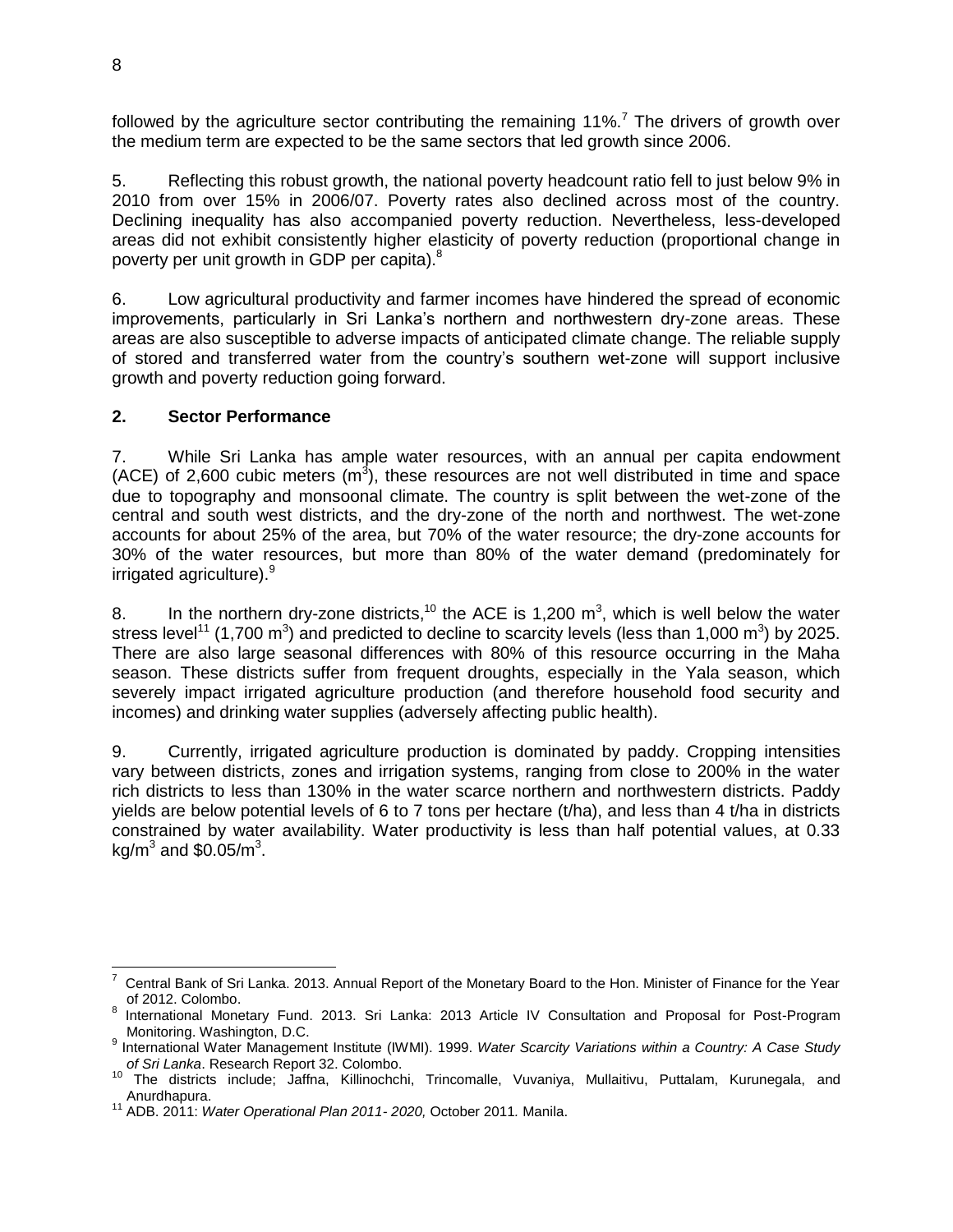### **3. Key Problems and Opportunities**

10. Water productivity is constrained by a number of factors, which include generally low irrigation efficiencies due to high conveyance and operational losses, resulting in high application rates to meet irrigation demands. Productivity is also reduced by droughts, frequently in the Yala season, which further reduce the reliability of water supply and therefore yields. The high risk of droughts in both the Yala and Maha seasons makes farmers risk adverse, and therefore unwilling to diversify into non-paddy crops, with lower water requirements and higher returns and productivity.

11. The sector challenges are to increase productivity through improved crop yields and diversification to higher-value field and vegetable crops, particularly during the Yala season. There is potential to increase water productivity levels for paddy to closer to 1 kg/m<sup>3</sup> and through diversification increase returns to water (and land) to more than \$0.10/m<sup>3</sup>.

12. Future climate change impacts are predicted to result in an increase in irrigation water demand, as a result of temperature rise, as well as a suppression of paddy yields at higher temperatures. There is also likely to be a shift in seasonal rainfall patterns, with a decline in Maha and increase in Yala rainfall, both accompanied by a higher frequency of storm events. These impacts could further exacerbate the water resources differential between the wet- and dry-zones, and increase the frequency and severity of droughts in the dry-zone. However, the impacts are also likely to increase water resources within the wet-zone areas, and therefore potential for hydropower production and/or inter-basin transfers.

13. The opportunity exists to improve the utilization of nationally ample, but spatially and temporally constrained, water resources to enable these productivity improvements to be achieved and to improve the security of drinking water supplies within the water scarce northern and northwestern districts and provinces.<sup>12</sup> This can be achieved through increased water harvesting, with the construction of additional storage reservoirs, and inter-basin transfer of water from the wet- to the dry-zone districts. It can also be enhanced and complemented through better water resources management at all hydrological levels, from river basin to field levels. Improved efficiencies, both conveyance and operational, would increase water productivity and water supply security and therefore water utilization.

14. The Mahaweli River is the largest and most water-rich river basin in the country with 20% of the country's total water resources. In the 1970s, the multi-sector MDP was initiated with the construction of a cascade of hydropower dams, transfer canals and irrigation systems. Under the original concept, it was proposed to provide water to new and existing irrigation systems with a total area of more than 360,000 hectares. While implementation of the program was 'accelerated', not all of the systems and areas where developed, as a number of them in the north and east were located within conflict-affected areas. The MDP currently supplies waters to 14 systems with a combined irrigated area of approximately 160,000 hectares. However, there are sufficient water resources remaining in the Mahaweli River for the transfer of 1,000 million cubic meters (MCM) of water to the north to increase the serviced irrigated area by 80,000 hectares and to supply 160 MCM to water short communities. These transfers would enable higher cropping intensities, with a more secure water supply, particularly for the Yala season, and support increased production of non-paddy crops to improve household incomes.

  $12$  The northern provinces are North Central, North Western and Northern.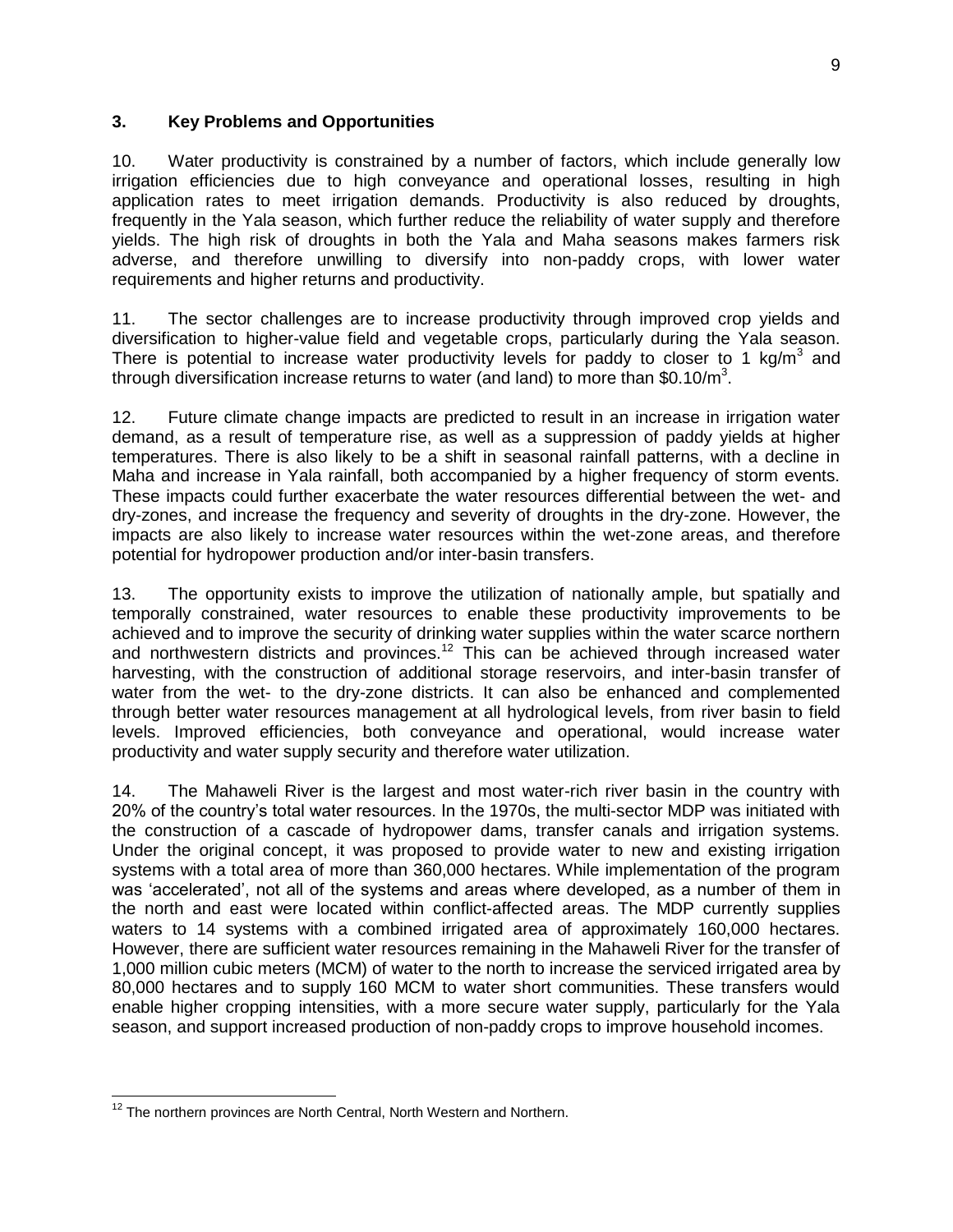15. The physical constraints to realizing the sector's full potential include the need for construction of large-scale infrastructure, dams and canals, to increase water availability, and for the improvement (rehabilitation and modernization) of transfer cascade irrigation systems (rehabilitation and modernization) to improve adequacy and equity of water deliveries. There are also a number of non-physical constraints, such as the need to improve multi-sector river basin management, cascade irrigation system operation and maintenance (O&M), and farming systems to optimize water productivity.

16. However, infrastructure design and construction must take into consideration potential environmental impacts, such as the use of tunnels and covered canals (as opposed to open canals) for water conveyance (as opposed to open canals) to avoid damaging wildlife habitat and movement (in particular movement of elephants). Also, the government's priority is for intensification of production, by increasing cropping intensity, within existing agricultural lands, to protect and preserve forests and areas for wildlife, in preference development new land.

### **B. Strategic Context**

17. ADB's strategic sector objectives<sup>13</sup> are aligned with the government's principal development objectives of economic growth and reduction of poverty. The investment program will assist the government to address major constraints for sustaining inclusive economic growth, by supporting infrastructure development that improves connectivity and service delivery to lagging regions.

18. The investment program is also consistent with ADB's strategic and sector goals as articulated in (i) Strategy 2020; (ii) Water for All policy,<sup>14</sup> and (iii) Water Operational Plan 2011- $2020<sup>15</sup>$  with objectives of reducing the water demand-supply gap in water scarce areas, fostering integrated water resources management, improving water governance and delivery of services, and improving resilience to climate change.

19. The ADB Strategy 2020 established three strategic agendas to guide its work up to 2020: (i) inclusive economic growth, (ii) environmentally sustainable growth, and (iii) regional integration. Water is common to each of these; in fact, it is central to their attainment. It is also integral to the Strategy's five drivers of change: (i) private sector development and private sector operations, (ii) good governance and capacity development, (iii) gender equity, (iv) knowledge solutions, and (v) partnerships. The Strategy focuses ADB's operations into five core areas that best support its agenda and reflect ADB's comparative advantages. One core area is infrastructure, where water management and irrigation are key elements.

20. The ADB Water Policy (Water for All) has seven key elements: (i) promoting a national focus on institutional reform; (ii) fostering integrated river basin management (IRBM); (iii) improving and expanding service delivery; (iv) fostering conservation; (v) promoting regional cooperation; (vi) facilitating the exchange of information and experiences, including publicprivate-civil society partnerships, and (vii) improving governance and promoting decentralization. The Policy recognizes that shrinking ACEs are leading to water stress and that remedies include (i) increasing irrigation efficiency (water consumption/withdrawal); (ii) reversing the degradation of water resources by agricultural, industrial, and municipal effluents; and (iii) improving the allocation and management of available resources at the river basin level.

 <sup>13</sup> Country Partnership Strategy 2015-2016.

 $14$  ADB.2003. Water for All – The Water Policy for the Asian Development Bank. Manila.

<sup>&</sup>lt;sup>15</sup> ADB. 2011. Water Operational Plan 2011-2020. Manila.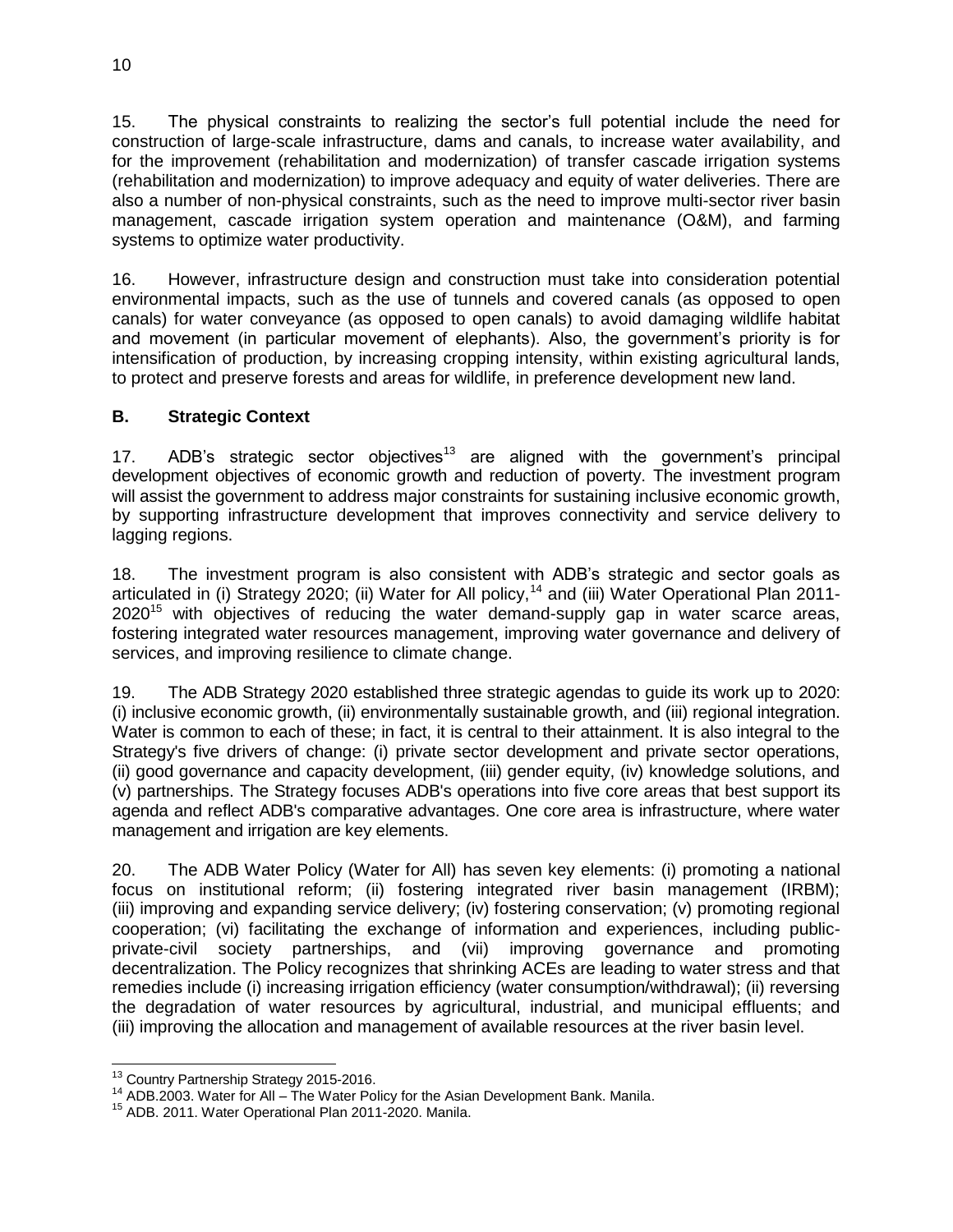### **C. Policy Framework**

21. In Sri Lanka, the government is the custodian of the island's water resources. The Ministry of Mahaweli Development and Environment (MMDE) and the Ministry of Irrigation (MOI) are the two main government agencies responsible for managing water resources. MMDE is responsible for formulation of policies, programs and projects in regard to subjects of development associated with the Mahaweli System, among other responsibilities. MOI is responsible for developing and managing the non-Mahaweli System water resources sector following an integrated water resources management (IWRM) approach to meet the water demands of all sectors. There are also a number of other state institutions functioning under other ministries that have responsibilities on water-related activities such as providing safe water supply, hydropower and ecological services, and each is also vested with multiple functions related to policy, regulatory, and conservation.

22. Under MMDE is the Mahaweli Authority of Sri Lanka (MASL) that was established in 1979 by Parliamentary Act with a mandate to implement the MDP. Presently, within the MDP gazetted areas, its tasks mainly comprise: (i) planning and developing outstanding MDP water infrastructure and irrigation systems; (ii) operation, maintenance and management of the MDP and associated irrigation systems; (iii) land administration; (iv) improving agricultural production; and (v) managing post-settlement activities. MMDE and MASL are currently implementing a number of large infrastructure development programs including the Kaluganga and Moragahakanda Reservoirs which are integral components of the North Central Province Canal Program (NCPCP), the World Bank supported "Dam Safety and Water Resources Planning Project", and the Uma Oya Development Project amongst others. Under MOI is the Department of Irrigation (DOI) which prepares programs and master plans for river basin development. The key objectives of DOI's mandate are: (i) to develop land and water resources for irrigated agriculture; (ii) hydropower; (iii) flood control; (iv) domestic and industrial usage; and (v) to enhance productivity of existing major and medium irrigation schemes. Both MASL and DOI are responsible for operation and maintenance of their respective systems, while minor tanks are the responsibility of Provincial Councils and Farmer Organizations.

23. Water use is prioritized under drought conditions, with drinking water supply assigned highest priority<sup>16</sup>, followed by current irrigation demand (for planted crops); other uses are ranked lower. The management of water deliveries for irrigation is split between those systems managed by the MASL and those managed by the DOI. Within the Mahaweli System, water allocations and reservoir operation is managed by the Water Management Panel (WMP) under the leadership of MASL's Water Management Secretariat, which is charged with the responsibility of achieving the optimum benefits from both irrigation and hydropower generation. Key stakeholders represented on the WMP are MASL, DOI, Ceylon Electricity Board, Department of Agrarian Development, and Farmer Organizations. The WMP prepares and monitors operating procedures, and during droughts the prioritizing of reservoir operation and water allocations according to pre-defined operational rules. For other medium and major irrigation systems, DOI in collaboration with other key stakeholders such as the Department of Agriculture, Department of Agrarian Development and Farmer Organizations establish Project Management Committees which are responsible for coordinating and facilitating management, operation and maintenance for their respective systems.

 $\overline{a}$ <sup>16</sup> Essentially by default as drinking water supplies are generally maintained during drought conditions, while other uses are restricted.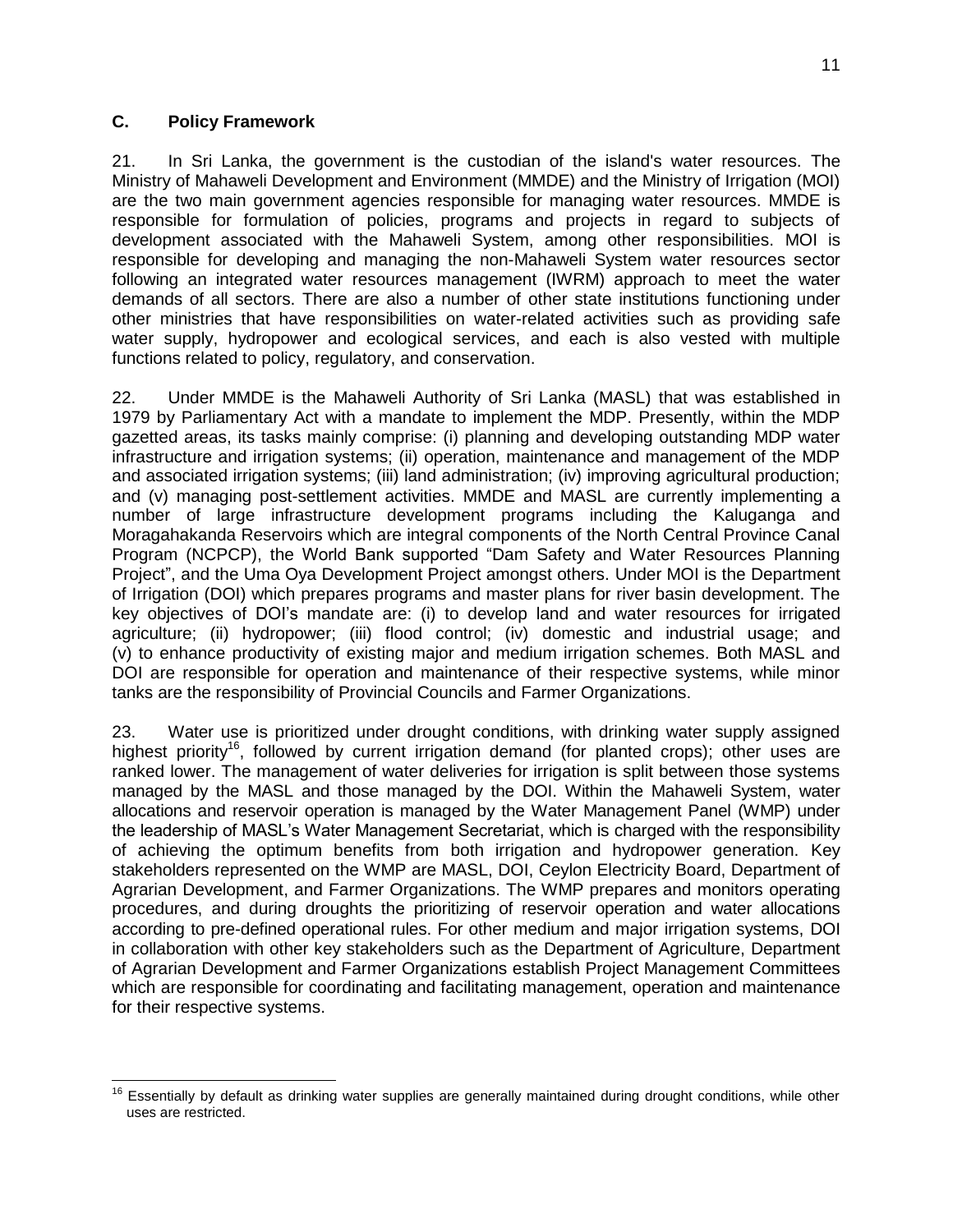24. This policy framework (management, legislation and regulation) is a legacy of Sri Lanka's long tradition of community- and district-led development and management of water resources for agriculture and community needs, as evident from the large number of tank cascade systems. It has been adapted over the past 100 years on an 'as needed' basis, largely to meet specific water development and management requirements; and it provided the basis for the MDP and other subsequent major developments. It also demonstrates that MMDE, MASL and DOI have sufficient capacity to implement, and thereafter operate, the infrastructure planned under this investment program.

25. However, there is an opportunity to improve this policy framework as currently there is no exclusive and formally approved water policy. Rather, there is presently over 50 laws related to various aspects of water and agriculture.<sup>17</sup> For irrigated-agriculture, the only governing law for irrigation in the country is the Irrigation Ordinance (1946) which was subsequently amended by Irrigation Acts (1983, 1990 and 1994) and supported by Paddy Lands Act (1958), Agricultural Land Law (1973), Agrarian Service Act (established 1979 and amended 2000 and 2011) and several others. The Irrigation Ordinance stipulates: (i) use of irrigation water through powers entrusted to farmer organizations and their duties; (ii) formation of Project Management Committee for major irrigation schemes and their powers/duties; (iii) constitution of District Agriculture Committee and its powers/duties; and (iv) operation and maintenance of irrigation schemes; (v) protection of irrigation schemes; and (vi) conservation of water, among others.

26. There were attempts at reforming the sector in the 1980s and 1990s; however, these were not successful. The 1980s attempts to 'modernize' the sector included proposals for legal water rights (sector bulk water allocations) and the collection of irrigation fees for O&M cost recovery. The latter marked a significant shift in policy away from the provision of water free of charge. In the 1990s an action plan was initiated for water policy (and institutional) reforms with donor assistance  $(ADB^{18}$  and  $USAID^{19})$ , to address critical factors for water resources development and management. A Water Resources Secretariat was set-up for the formulation of the national water policy. The proposed policy adopted modern holistic principles for water resources management and development. The reform program also included a new organizational setup, most notably the formation of a national apex organization, the National Water Resources Authority. However, while the proposed reforms offered an opportunity for significant policy and institutional rationalization, they ultimately failed to gain public support, and more importantly political backing. After widespread media attention and debate, they were ultimately withdrawal by the government.

27. There are a number of constraints with the current policy framework as outlined below.

28. **Legislative Shortfalls.** The multiple and fragmented legislation has created challenges for the proper regulation of water uses and development. The main challenge is the ambiguity of water rights and rights of water use, which can lead to competing and conflicting demands on limited water resources. The transfer of a number of water-related functions to the Provincial Councils occurred with the 13<sup>th</sup> Amendment to the Constitution; however, there is no provincial legislation related to water.

 $\overline{a}$ <sup>17</sup> Samad. 2004. *Water Institutional Reforms in Sri Lanka*. Water Policy 7, IWMI, Colombo.

<sup>&</sup>lt;sup>18</sup> ADB, Comprehensive Water Resources Management Project (1992); ADB. Water Resources Management Project (2001).

 $19$  The USAID Irrigation Support Project for Asia and the Near East (1990)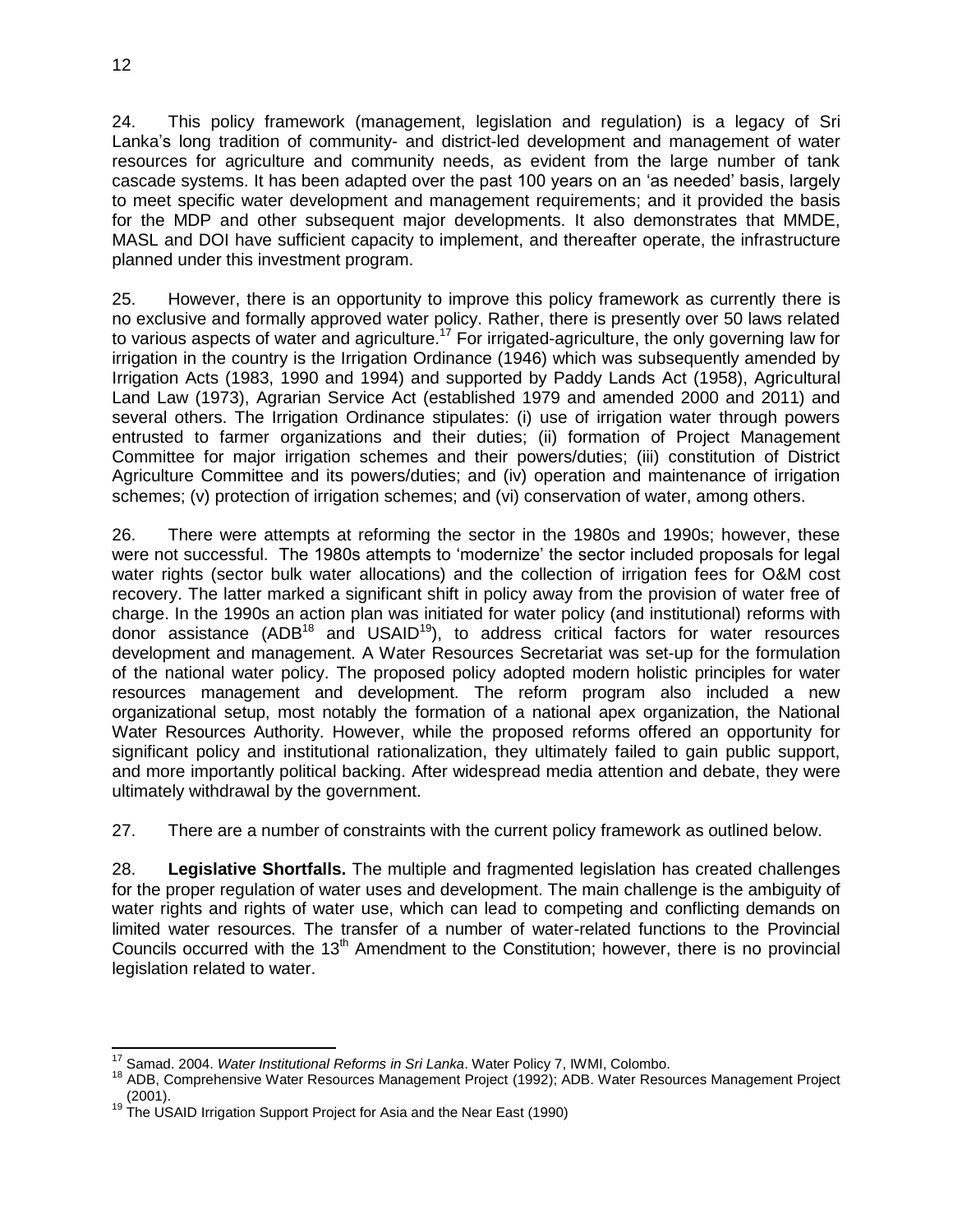29. **Water Resources Management.** Currently, there are around 40 national and provincial agencies responsible for one or more aspects of water management. This multiplicity of agencies operating in the water management sector, more or less independently of each other, has resulted in distortions and inefficiencies including: (i) no reliable and impartial mechanisms to allocate bulk water between sectors, which leads to inequities and uncertainties in allocations between the sectors; (ii) water for environmental and social needs is not fully safeguarded over other uses; (iii) water supplies for existing water users are threatened by the lack of control on new water use development; and (iv) a lack of flexibility of water allocation to allow voluntary transfers between users and sectors, which could increase overall water productivity.

30. **Irrigation Management.** The current policy and institutional issues that affect irrigation system performance include: (i) multiple overlapping of agencies (particularly the overlap in responsibilities between the DOI, MASL, Department of Agrarian Development, and Provincial Councils) involved in the construction, management and O&M of irrigation schemes, which is causing duplication and inefficient use of manpower and institutional resources; (ii) current irrigation system management, either farmers' led or jointly managed, has been partly successful and needs improvement for which adequate assessment is required to identify and address shortcomings or gaps; (iii) despite the ongoing reforms in the name of Participatory Irrigation Management / Irrigation Management Transfer, the O&M of irrigation systems is still being largely financed by the government; and (iv) a lack of incentives to attract private sector participation in irrigation investments.

31. **Strategic Vision for the Sector.** As outlined above, there is potential to improve the policy environment, particularly the ways and means by which water is managed and utilized to improve sector performance. The investment program will also entail additional challenges with the large-scale transfers of water to the north, and with it the need to manage this water within an expanded MDP service area and to optimize its beneficial use. The sector vision in the shortterm, therefore, should be to enhance the institutional and policy environment to facilitate the investment program and to optimize the social, economic and environmental benefits from the investment program. This strategy should occur within the context of a longer-term vision of progressive development of integrated water resources management with the primary goal being the sustainably improving sector performance nationally.

32. **Challenges.** The main policy challenges for the investment program are associated with the management of water within the expanded MDP service area and relatedly how best to utilize this water to achieve the planned productivity increases and securities of drinking water supplies. With the planned investments under the investment program and the balance of the NCPCP, the MDP will be expanded with additional reservoirs, canals, and pumping stations to better supply new and existing users (hydropower, irrigation and drinking water). This expansion will bring with it a need to update and expand the WMP functions and management of the MDP. Allocation rules will need to be established for the new irrigation systems and community water supplies, as well as the new hydropower stations. The WMP representation will need to properly consider these additional systems and communities. The existing water management model will need to be upgraded or replaced.

33. The challenges for enhancing agricultural water utilization are related to improving system performance and increasing farm productivity. The main challenge of the recipient irrigation communities and agencies is to improve current levels of system performance from at all levels from conveyance, storage (tank) to farmers' fields. This will involve improvements in the adequacy and equity of water deliveries within the irrigation systems (from tank to distributary canals) which are the responsibility of government agencies (DOI, MASL and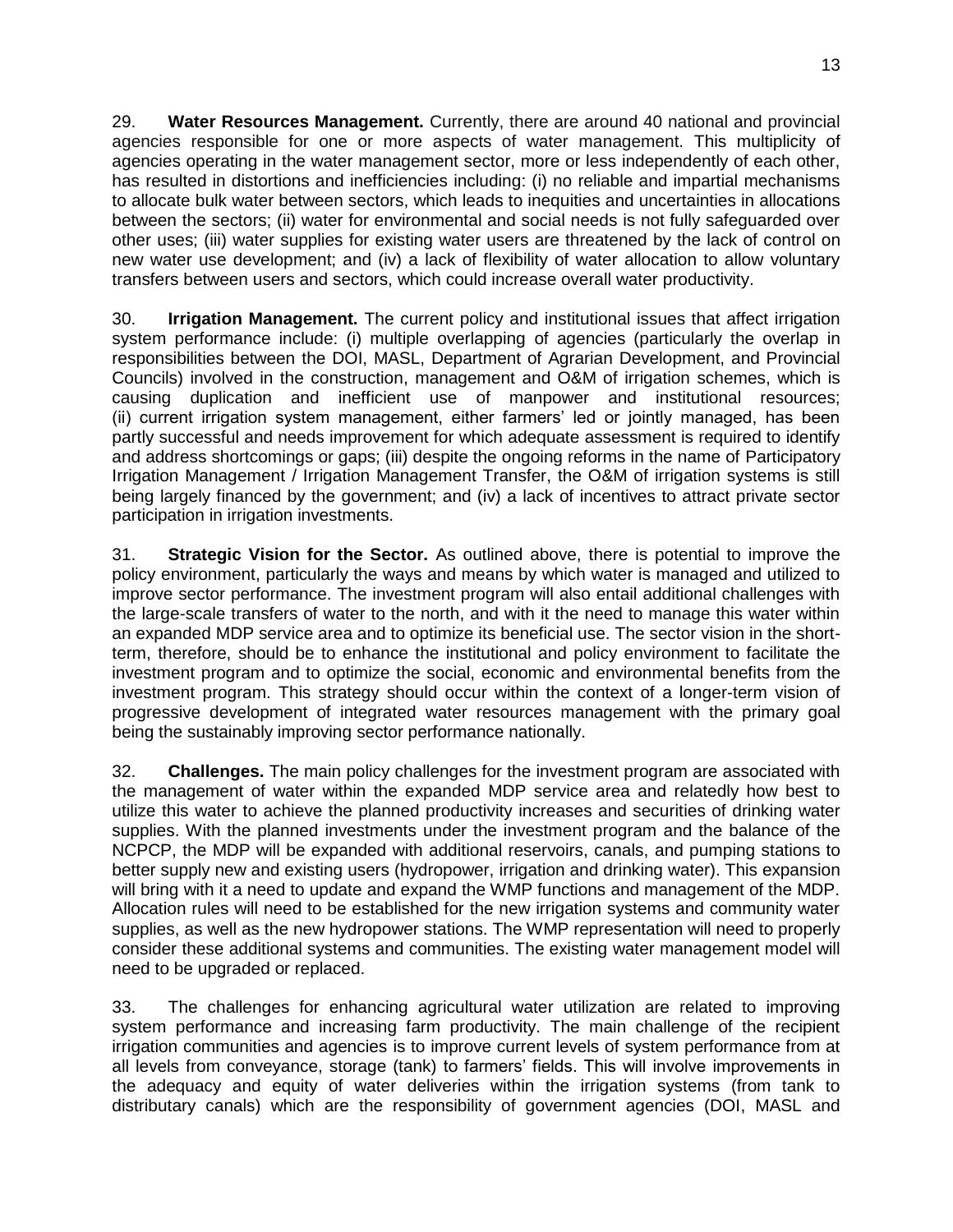provincial councils) and will require changes to current O&M practices and increased levels of public sector funding. For the tertiary system (from distributary canals to field canals), the challenge is to improve the performance of Farmer Organizations, in terms of system operation as well as maintenance of irrigation infrastructure, and as such, will require a greater contribution of farmer private sector support.

34. The challenge at the farm level is to achieve increases in production of paddy and diversification to higher value cash crops. With the provision of a more reliable water supply, there is an opportunity to increase cropping intensities with more Yala season cropping, as well as the opportunity to cultivate other higher-value field crops and vegetables. However, many farmers, particularly those in water scarce areas, are naturally risk averse and may be reluctant to grow non-paddy crops. The challenge is to promote changes in farming practices to fully utilize the new and more reliable water supplies.

35. **Principles.** The key principles on which reforms should be based include:

- (i) priorities of water allocation under drought conditions, with drinking water supplies ranked highest;
- (ii) maintenance of minimum flow regimes in the Mahaweli River, to protect environmental stewardship;
- (iii) stakeholder representation in the MDP forecasting and operational planning processes, with the WMP representation extended to the new systems and communities; and
- (iv) stakeholder participation and increase in the government's annual funding for managing, operating, maintaining and developing the entire water management, cascade and distribution systems.

36. **Reform Goals.** As past experience in Sri Lanka shows, sector reform can be fraught with challenges. However, this past experience also provides valuable lessons, including (i) avoiding being overly ambitious and unrealistic in terms of the scope and time-scale of reform efforts; (ii) uncoupling longer-term policy reform efforts from infrastructure investments; (iii) needing pragmatic consensus-driven approaches; and (iv) needing strong political leadership in implementation of reforms.<sup>20</sup> The investment program provides an opportunity to apply these lessons by taking a more pragmatic and focused approach, centered on the MDP and cascade irrigation systems. The investment program plans to expand on the current Mahaweli River management model, and complement the current World Bank initiatives in the sector that are applying the principals of integrated river basin management in preparing the National Water Use Plan and the Mundeni Aru River Basin Development Plan. As such, it is the iterative and gradual reform process similar to the 'spiral adaptive'<sup>21</sup> process promoted by international and regional water management organizations, such as the Network of Asian River Basin Organizations. The investment program, through demonstration and application of integrated water resources management principles in the MDP, will contribute to the longer-term goal of a more integrated approach to the management of water resources in the sector.

37. The short-term goals are the development and expansion of the MDP water management model for planning and management, incorporating the principles, priorities, and reforms above, along with the implementation of an effective program for management of cascade irrigation systems. The ultimate objective is the integration of O&M of the MDP with other irrigation systems.

 $\overline{\phantom{a}}$ <sup>20</sup> ADB. 2008. *Validation Report for Sri Lanka: Water Resources Management Project.* Manila

<sup>&</sup>lt;sup>21</sup> UNESCO, IWRM Guidelines at River Basin Level. Part 1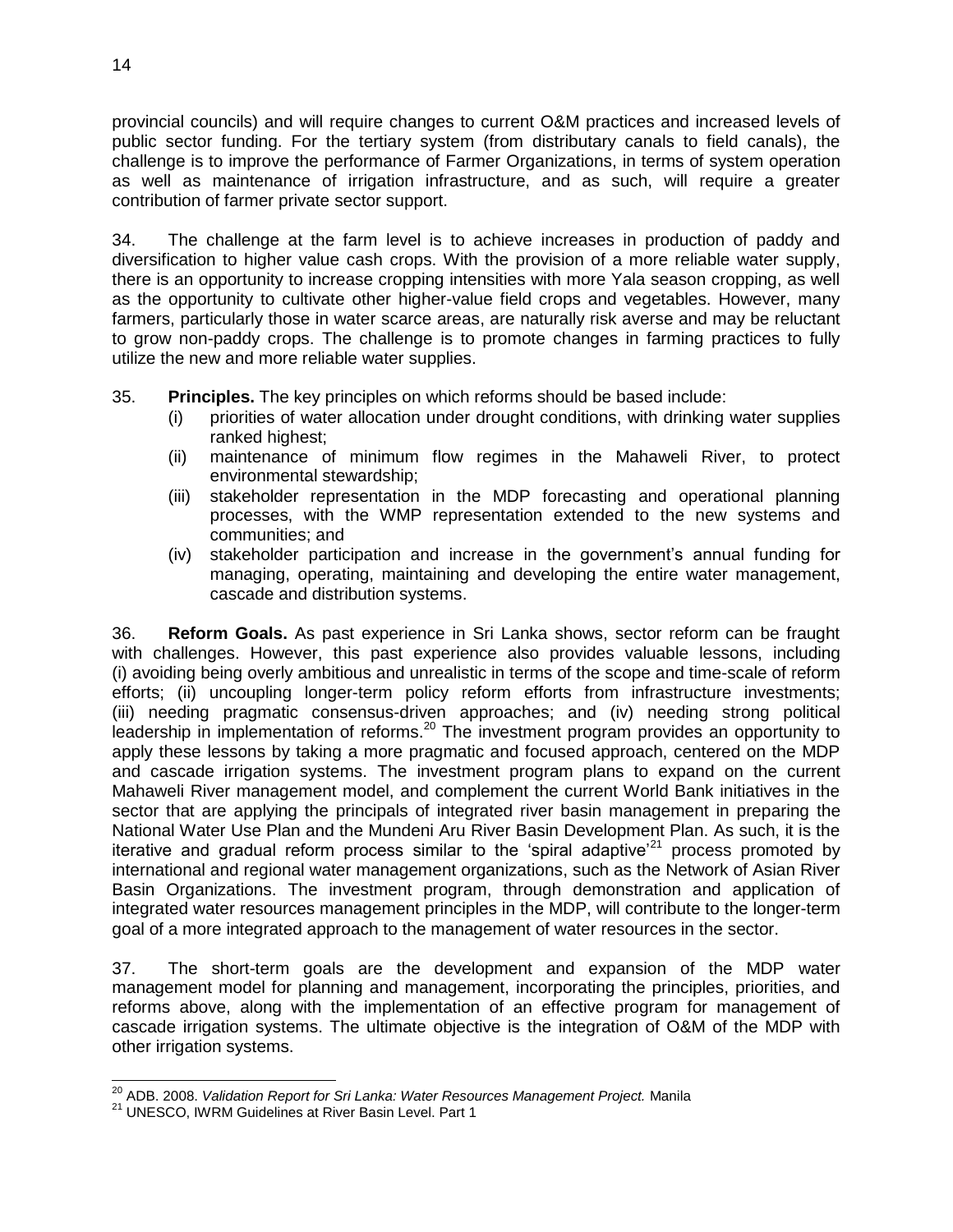### **D. Investment Program**

38. The government's "Public Investment Strategy" $22$  sets out the irrigation and water resources sector investment program for 2014-2016, amounting to \$2.8 billion. Proposed major development projects are listed by sector and funding source. Table 1 lists a summary of the projects related to the water and agriculture sector, of which there are 139 with a combined cost of SLRs 874 billion (\$6.7 billion). About half of the projects are related to drinking water supplies, and 40% to on-going and new irrigation projects.

| <b>Sector</b>       | <b>Projects</b> | <b>Costs</b> |       |
|---------------------|-----------------|--------------|-------|
| - Sub-sector        | (no.)           | (SLRs. B)    | (SM)  |
| Agriculture         | 17              | 41           | 317   |
| Irrigation          | 36              | 361          | 2,779 |
| <b>Water Supply</b> | 85              | 471          | 3,625 |
| Power and Energy    |                 | 0.6          | 5     |
| Total               | 139             | 874          | 6,726 |

| Table 1: Water and Agricultural Sector Projects in the Public Investment Strategy |
|-----------------------------------------------------------------------------------|
|-----------------------------------------------------------------------------------|

Source: Ministry of Finance and Planning, 2010.

39. **Agriculture**. There are a total of 17 agricultural investment projects with a total cost of SLRs 41.33 billion (\$318 million). The largest, by far, is the fertilizer subsidy program at SLRs 38 billion, accounting for 92% of the total cost. The agricultural investment projects also include on-going projects for increasing production of field crops, big onion production, promotion of rice exports through establishing rice export zones, and a seed production and purchasing program.

40. **Irrigation.** There are a total of 36 irrigation projects at a total cost of SLRs 361 billion (\$2.8 billion). The cost of new projects is SLRs 128 billion (\$985 million), or 35% of the total cost. The on-going projects include construction of the Moragahakanda and Kaluganga Dams (including the Upper Elahera Canal headworks), construction of the Uma Oya Project for diversion of 145 MCM from the Uma Oya to the Kiridi Oya Basin, rehabilitation of the Mahaweli System B, construction of fifteen reservoirs, and rehabilitation of irrigation systems. The new projects include construction of the Mahaweli System 'B' Right Bank (SLRs 38,500 million in 2014-2018), implementation of the World Bank-sponsored Dam Safety Program (SLRs 44,822 million in 2015-2018), floods and Drought Mitigation/Climate Resilience Program for the protection of 135,000 hectare (ha) (SLRs 11,300 million in 2015-2018), Minipe Anicut raising project (SLRs 2,000 million in 2015-2018), and study of the development of minor tank systems (30,000 ha) under command of the North Central Province (SLRs 270 million in 2015-2016).

41. Implementation of the NCPCP is a high priority of the national strategy. It is an extension of the MDP with the transfer of water from the Mahaweli River to the northern and northwestern dry-zone for supply of drinking water and irrigation. Under the NCPCP, the target area is approximately 80,000 ha with about 255,000 beneficiary households, and in addition, 160 MCM will be supplied for drinking water. The total cost is estimated at SLRs. 187 billion (\$1.5 billion).

 $\overline{\phantom{a}}$ <sup>22</sup> Government of Sri Lanka. Ministry of Finance and Planning. 2013. *Public Investment Strategy, 2014-2016*. Colombo.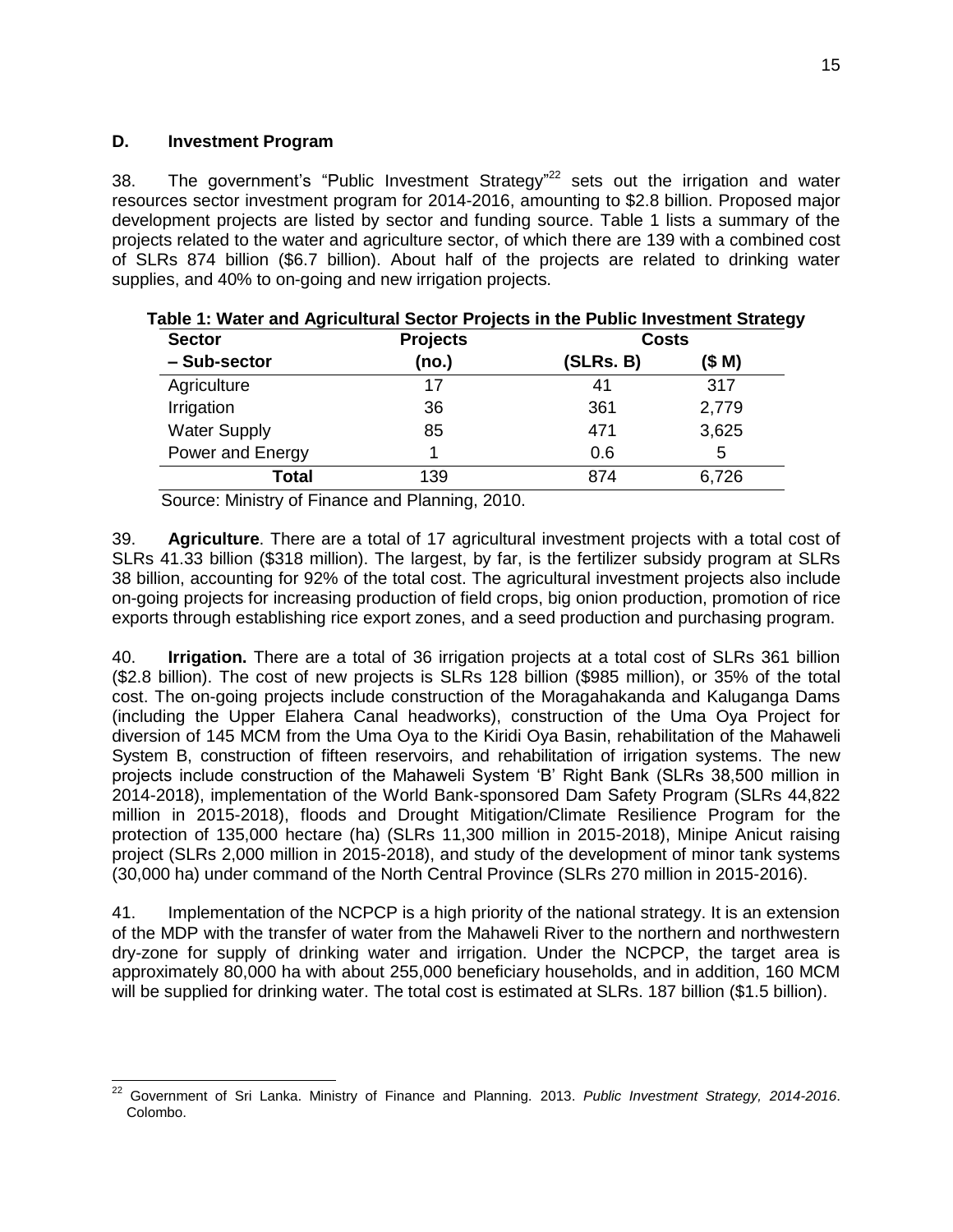42. **Water Supply.** There are 85 water supply projects, 19 on-going and 66 new, with a total cost of SLRs 471 billion (\$3.6 billion). The number of projects and total investment reflects the national priority for improving access to safe drinking water.

43. **Power.** To meet rising demand for electricity, it is planned to increase installed capacity by 3,300 megawatt (MW) by 2020, for which 231 MW will be from hydropower (Uma Oya, Broadlands and Gingana Projects), and the majority of the balance from thermal (2,200 MW).

# **E. Financing Plan**

44. The cost of the investment program is estimated at \$675 million (Table 2). The government has requested an MFF in an amount up to \$453 million equivalent from ADB's ordinary capital resources (OCR) and Special Funds resources to help finance a part of the investment program. The MFF will consist of several tranches, subject to the government's submission of related periodic financing requests, execution of the related loan and project agreements for each tranche, and fulfillment of terms and conditions and undertakings set forth in the framework financing agreement.<sup>23</sup> Approval for the second tranche is on stand-by in 2016 and for the third tranche is scheduled in 2018.

45. The MFF combines OCR and Asian Development Fund (ADF) financing up to the aggregate MFF amount. The provision of any ADF resources will be balanced by a corresponding reduction in available OCR financing (and vice versa), with total financing provided under the MFF not to exceed the aggregate MFF total of \$453 million equivalent. Any ADF allocation with be subject to (i) the availability of ADF resources; (ii) Sri Lanka's access to such resources pursuant to ADB's Graduation Policy,  $24$  and the requirements of ADF donors; and (iii) the availability of such resources to Sri Lanka given ADB's policy on performance-based allocation of ADF resources.<sup>25</sup>

46. The first tranche will be financed, in part, from a loan from ADB's OCR (\$76 million) and a loan from ADB's Special Funds resources (\$74 million).<sup>26</sup> The OCR loan will have a 26-year term, including a grace period of 5 years, an annual interest rate determined in accordance with ADB's LIBOR-based lending facility,<sup>27</sup> a commitment charge of 0.15% per year, and such other terms and conditions set forth in the draft loan agreement. The loan from ADB's Special Funds resources will have a 25-year term, including a grace period of 5 years, an interest rate of 2.0% per year, and such other terms and conditions set forth in the draft loan agreement. The financing plan for the investment program and Tranche 1 is in Table 3.

47. Three tranches are envisaged under the MFF. The projected tranche schedule is: (i) Tranche 1 (2015-2019), estimated at \$190 million; (ii) Tranche 2 (2016-2024), estimated at \$285 million; and (iii) Tranche 3 (2018-2024), estimated at \$200 million. The first tranche of the MFF will implement the following: (i) stage 1 of the Upper Elahera Canal Project (UECP); (ii) stage 1 of North Western Province Canal Project (NWPCP); (iii) Minipe Left Bank Canal

  $^{23}$  Framework Financing Agreement (accessible from the list of linked documents in Appendix 2).

<sup>24</sup> ADB. 2008. *Review of the 1998 Graduation Policy of the Asian Development Bank.* Manila.

<sup>25</sup> ADB. 2004. *Review of the Asian Development Bank's Policy on the Performance-Based Allocation of Asian Development Fund Resources.* Manila; and ADB. 2008. *Refining the Performance-Based Allocation of Asian Development Fund Resources.* Manila.

<sup>26</sup> Periodic Financing Request for Tranche 1 (accessible from the list of linked documents in Appendix 2).

<sup>&</sup>lt;sup>27</sup> The interest includes a maturity premium of 10 basis points. This is based on the above loan terms and the government's choice of repayment option and dates.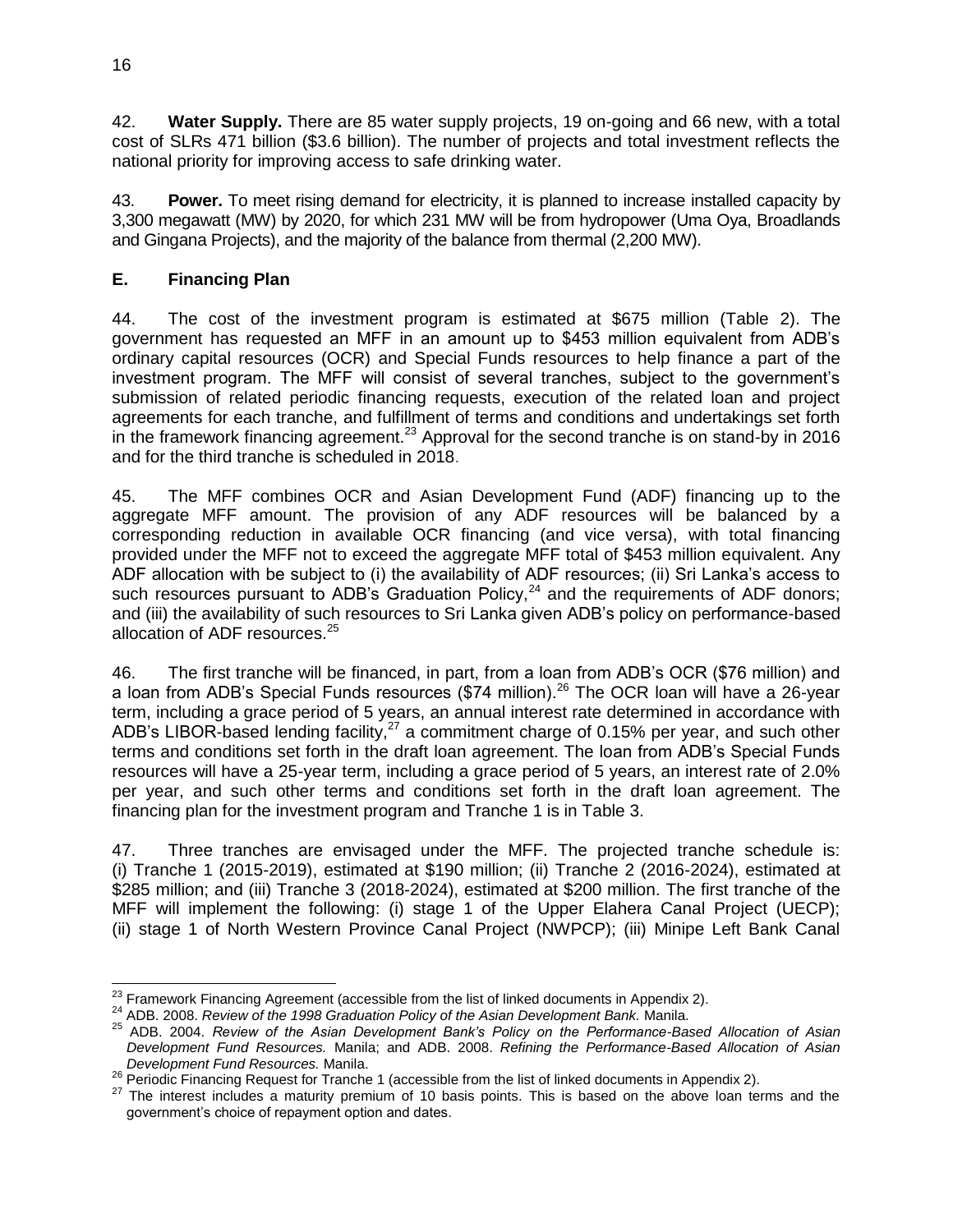Rehabilitation Project (MLBCRP); (iv) stage 1 of program management, design and supervision consultants (PMDSC); and (v) Improving System Efficiencies and Water Productivity.

|                                        | <b>Table 2: Investment Program</b>                                                |                              |                |                |                |
|----------------------------------------|-----------------------------------------------------------------------------------|------------------------------|----------------|----------------|----------------|
| <b>Amount<sup>a</sup></b> (\$ million) |                                                                                   |                              |                |                |                |
| <b>Item</b>                            |                                                                                   | <b>Investment</b><br>Program | <b>Tranche</b> | <b>Tranche</b> | <b>Tranche</b> |
| А.                                     | <b>Base Cost</b> <sup>b</sup>                                                     |                              |                |                |                |
|                                        | 1. New and improved water conveyance and<br>storage infrastructure constructed    | 465                          | 116            | 228            | 121            |
|                                        | 2. Systems for improving water resources<br>management and productivity developed | 4                            | 2              |                | 2              |
|                                        | 3. Multi-disciplinary investment program<br>management operational                | 46                           | 31             |                | 15             |
|                                        | Subtotal (A)                                                                      | 515                          | 149            | 228            | 138            |
| В.                                     | Contingencies <sup>c</sup>                                                        | 134                          | 32             | 48             | 54             |
|                                        | <b>Financing Charges during Implementation</b> <sup>°</sup>                       | 26                           | 9              | 9              | 8              |
|                                        | Total $(A+B+C)^e$                                                                 | 675                          | 190            | 285            | 200            |

 $\overline{a}$  Includes taxes and duties to be financed from government resources (\$15 million for the first tranche and \$54 million for the investment program) as cash contributions. Amounts for the second and third tranches are indicative.  $b$  In mid-2014 prices.

c Physical contingencies computed at 10% for civil works and equipment. Price contingencies computed at 0.3%- 1.4% on foreign exchange costs and 6.0% on local currency costs; includes provision for potential exchange rate fluctuation under the assumption of a purchasing power parity exchange rate.

d Includes interest and commitment charges. Interest during construction for the OCR loan has been computed at the 5-year forward LIBOR plus a spread of 0.50%, plus maturity premium of 0.10%. Commitment charges for the OCR loan are 0.15% per year to be charged on the undisbursed loan amount. Interest during implementation for the Special Funds resources loan has been computed at an interest rate of 2% per year.

e Any incidental expenditure relating to bank charges, local transport, freight and insurance are eligible for ADB financing.

Source: Asian Development Bank estimates.

| <b>Table 3: Financing Plan</b>    |                               |                         |                        |                     |  |
|-----------------------------------|-------------------------------|-------------------------|------------------------|---------------------|--|
| <b>Investment Program</b>         |                               |                         | <b>Tranche 1</b>       |                     |  |
| <b>Source</b>                     | <b>Amount</b><br>$$$ million) | <b>Share</b><br>$(\% )$ | Amount<br>$$$ million) | <b>Share</b><br>(%) |  |
| Asian Development Bank            |                               |                         |                        |                     |  |
| Ordinary capital resources (loan) | 262                           | 39                      | 76                     | 40                  |  |
| Special Funds resources (Ioan)    | 191                           | 28                      | 74                     | 39                  |  |
| Cofinanciers <sup>a</sup>         | 114                           | 17                      |                        |                     |  |
| Government of Sri Lanka           | 108                           | 16                      | 40                     | 21                  |  |
| Total                             | 675                           | 100                     | 190                    | 100                 |  |

 $a$  To be confirmed. Initial discussions are taking place with potential cofinancier(s). Source: Asian Development Bank estimates.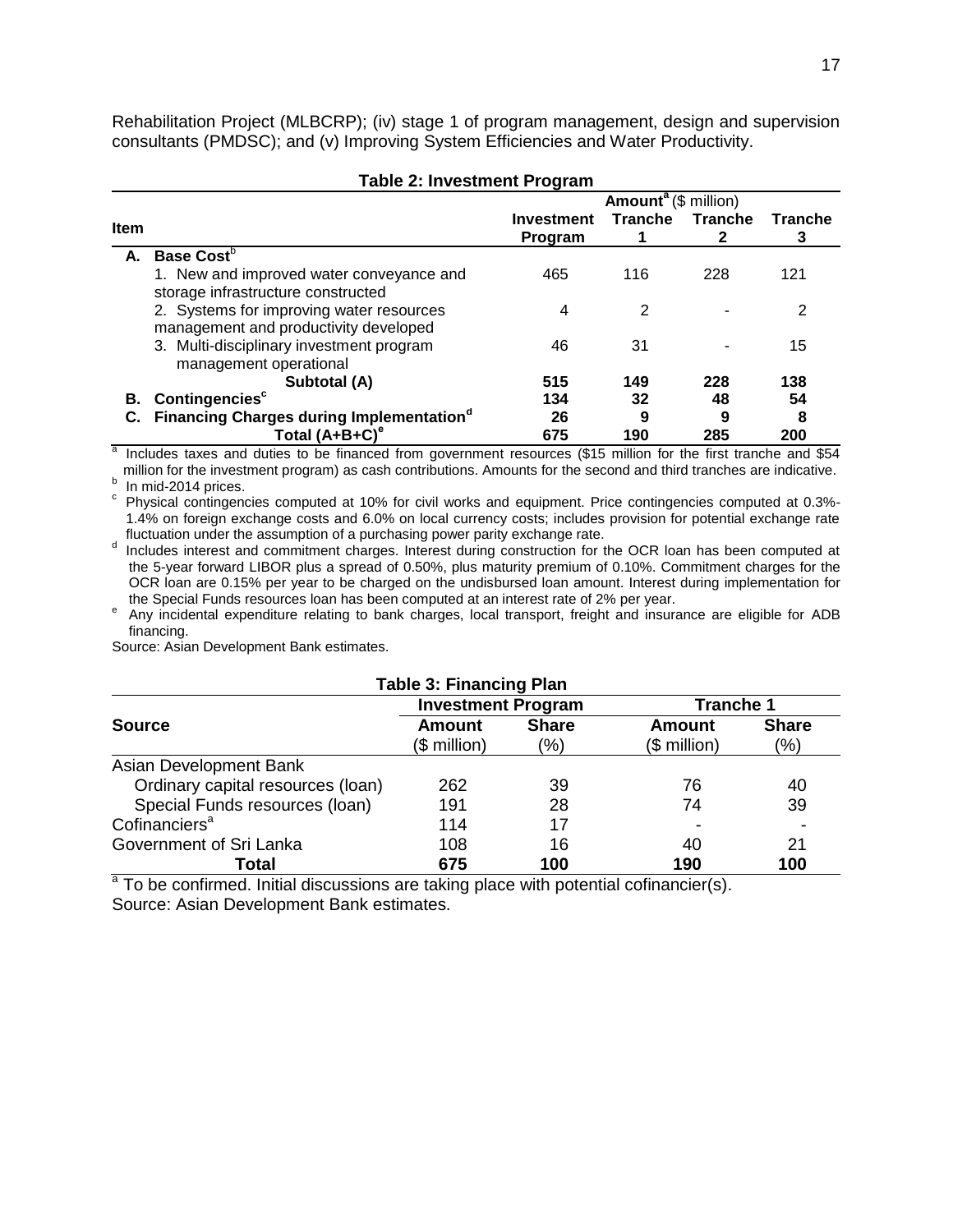# **DESIGN AND MONITORING FRAMEWORK FOR THE INVESTMENT PROGRAM**

| <b>Design Summary</b>                                                                                                                                                          | <b>Performance Targets and</b><br><b>Indicators with Baselines</b>                                                                                                                                                                                                                                                                                                                                                                                                                                                                                                                                                              | <b>Data Sources and</b><br><b>Reporting Mechanisms</b>  | <b>Assumptions and</b><br><b>Risks</b>                                                                                                                                   |
|--------------------------------------------------------------------------------------------------------------------------------------------------------------------------------|---------------------------------------------------------------------------------------------------------------------------------------------------------------------------------------------------------------------------------------------------------------------------------------------------------------------------------------------------------------------------------------------------------------------------------------------------------------------------------------------------------------------------------------------------------------------------------------------------------------------------------|---------------------------------------------------------|--------------------------------------------------------------------------------------------------------------------------------------------------------------------------|
| Impact<br>Improved agricultural<br>production and<br>economic growth in the<br>North Central Province,<br>Central Province, North<br>Western Province and<br>Eastern Province. | By 2030:<br>Annual growth of at least<br>8% in provincial GDP<br>(baseline: 9.7% weighted<br>average in 2010-2012)                                                                                                                                                                                                                                                                                                                                                                                                                                                                                                              | Central Bank of Sri<br>Lanka Annual Report              | <b>Assumptions</b><br>Government completes<br>the NCPCP and<br>associated command<br>area improvement, and<br>implements programs<br>to improve productivity<br>of water |
|                                                                                                                                                                                | Agricultural production<br>increases from SLRs 390<br>billion in 2012 to SLRs 600<br>billion (in 2012 prices)                                                                                                                                                                                                                                                                                                                                                                                                                                                                                                                   | Department of<br>Agriculture and MASL<br>annual reports | Government continues<br>to maintain irrigation<br>infrastructure in the<br>investment program's<br>beneficiary command<br>areas                                          |
| <b>Outcome</b><br>Secured access to<br>water resources for<br>agricultural and<br>drinking purposes in<br>project areas                                                        | By 2024:<br>974 MCM/year of water<br>available from the<br>Mahaweli System in North<br>Central Province, inclusive<br>of 70 MCM/year of raw<br>water for 358,000 people<br>$(baseline = 60 mcm/year$<br>with 0 mcm/year for<br>drinking in 2014)<br>130 mcm/year water<br>available from Mahaweli<br>System in North Western<br>Province (baseline= 0<br>mcm)<br>Storage capacity of Minipe<br>Anicut is increased to 1.25<br>mcm (baseline= 0.18 mcm<br>in 2014)<br>Irrigated area serviced by<br>Mahaweli System<br>increases to 162,000 ha<br>with cropping intensity of<br>191% (baseline = 146,000<br>ha and 188% in 2014) | For all indicators:<br>MASL and DOI annual<br>reports   | <b>Risk</b><br>Climate change impacts<br>on water availability and<br>water demand by crops<br>exceed projections                                                        |
| <b>Outputs</b><br>1. New and improved<br>water conveyance<br>and storage<br>infrastructure                                                                                     | By 2024: Kalu Ganga -<br>Moragahakanda Transfer<br>Canal (9 km) and Upper<br>Elahera Canal                                                                                                                                                                                                                                                                                                                                                                                                                                                                                                                                      | For all indicators:<br>MASL and DOI progress<br>reports | <b>Assumption</b><br>Cofinancing will be<br>secured on time.<br><b>Risk</b>                                                                                              |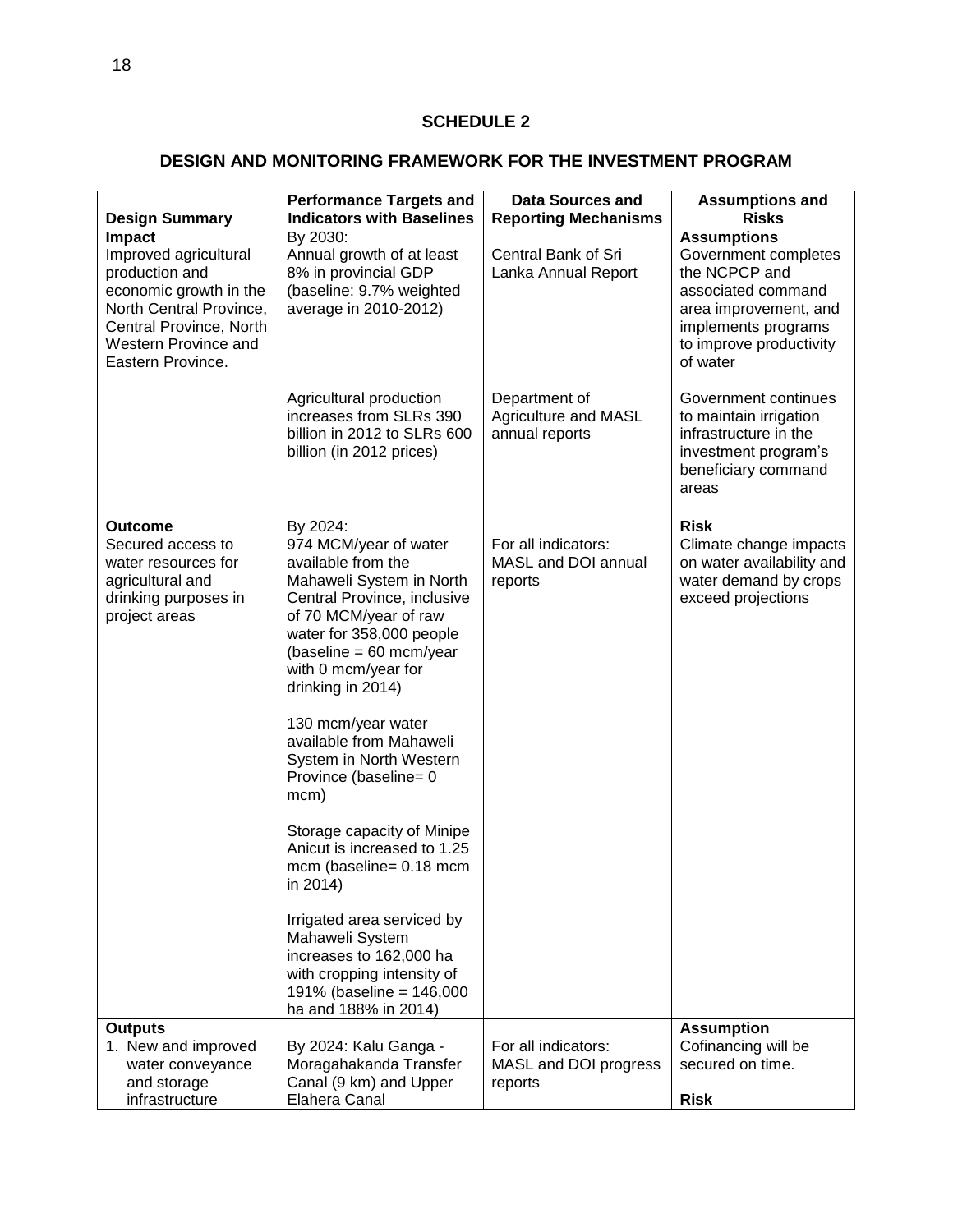| <b>Design Summary</b>                                                                                                                                                                                                                                                                                                                                                                                                                                              | <b>Performance Targets and</b><br><b>Indicators with Baselines</b>                                                                                                                                                                                                                   |         | <b>Data Sources and</b><br><b>Reporting Mechanisms</b>                                                                                                                                  | <b>Assumptions and</b><br><b>Risks</b>                         |
|--------------------------------------------------------------------------------------------------------------------------------------------------------------------------------------------------------------------------------------------------------------------------------------------------------------------------------------------------------------------------------------------------------------------------------------------------------------------|--------------------------------------------------------------------------------------------------------------------------------------------------------------------------------------------------------------------------------------------------------------------------------------|---------|-----------------------------------------------------------------------------------------------------------------------------------------------------------------------------------------|----------------------------------------------------------------|
| constructed                                                                                                                                                                                                                                                                                                                                                                                                                                                        | commissioned (82 km)<br>By 2024: North Western<br>Province Canal (96 km),<br>two new reservoirs, and<br>associated infrastructure<br>commissioned<br>By 2019: Minipe Anicut<br>heightened by 3.5 m, and<br>Left Bank Canal and<br>associated infrastructure<br>rehabilitated (74 km) |         |                                                                                                                                                                                         | Unexpected ground<br>conditions cause<br>implementation delays |
| 2. Systems for<br>improving water<br>resources<br>management and<br>productivity<br>developed<br>3. Multi-disciplinary<br>investment program                                                                                                                                                                                                                                                                                                                       | Recommendations from<br><b>ISEWP</b> plan implemented<br>during 2019 to 2024<br>Recommendations from<br>SIWRM plan approved by<br>the government by 2024<br>Timely submission of<br>periodic financing requests                                                                      | reports | MASL and DOI project<br>and investment program<br>progress and completion<br><b>MMDE Annual Reports</b><br>For all indicators:<br><b>MMDE</b> financial records<br>and progress reports |                                                                |
| management<br>operational                                                                                                                                                                                                                                                                                                                                                                                                                                          | for subsequent tranches<br>for subsequent tranches<br>Program outputs delivered<br>on time and within budget                                                                                                                                                                         |         |                                                                                                                                                                                         |                                                                |
| <b>Activities with Milestones</b>                                                                                                                                                                                                                                                                                                                                                                                                                                  |                                                                                                                                                                                                                                                                                      |         | <b>Inputs</b>                                                                                                                                                                           |                                                                |
| New and improved water conveyance and storage<br>1.                                                                                                                                                                                                                                                                                                                                                                                                                |                                                                                                                                                                                                                                                                                      |         |                                                                                                                                                                                         | Asian Development Bank: \$453 million                          |
| infrastructure constructed<br>1.1 For Tranche 1, finalize detailed designs, and procurement<br>documents, and award first contract of tranche 1 works                                                                                                                                                                                                                                                                                                              |                                                                                                                                                                                                                                                                                      |         | Government: \$108 million                                                                                                                                                               |                                                                |
| package in Q4 2015 and last works package by Q1 2017<br>1.2 Commence works for tranche 1 in Q4 2015<br>1.3 Tender and award of tranche 2 works package in Q4 2016<br>1.4 Complete construction of tranche 1 works by Q4 2019<br>1.5 Tender and award the first works packages for tranche 3<br>by Q4 2017 and last works package by Q4 2021.<br>1.6 Complete construction of tranche 2 works by Q4 2021<br>1.7 Complete construction of tranche 3 works by Q4 2024 |                                                                                                                                                                                                                                                                                      |         | Cofinancing: \$114 million to be<br>confirmed                                                                                                                                           |                                                                |
| Systems for improving water resources management<br>2.<br>and productivity developed<br>2.1 Award ISEWP consulting package and mobilize<br>consultants by Q3 2016<br>2.2 Complete ISEWP consulting package by Q2 2018<br>2.3 Award SIWRM consulting package and mobilize<br>consultants by Q4 2020<br>2.4 Complete SIWRM consulting package by Q4 2022                                                                                                             |                                                                                                                                                                                                                                                                                      |         |                                                                                                                                                                                         |                                                                |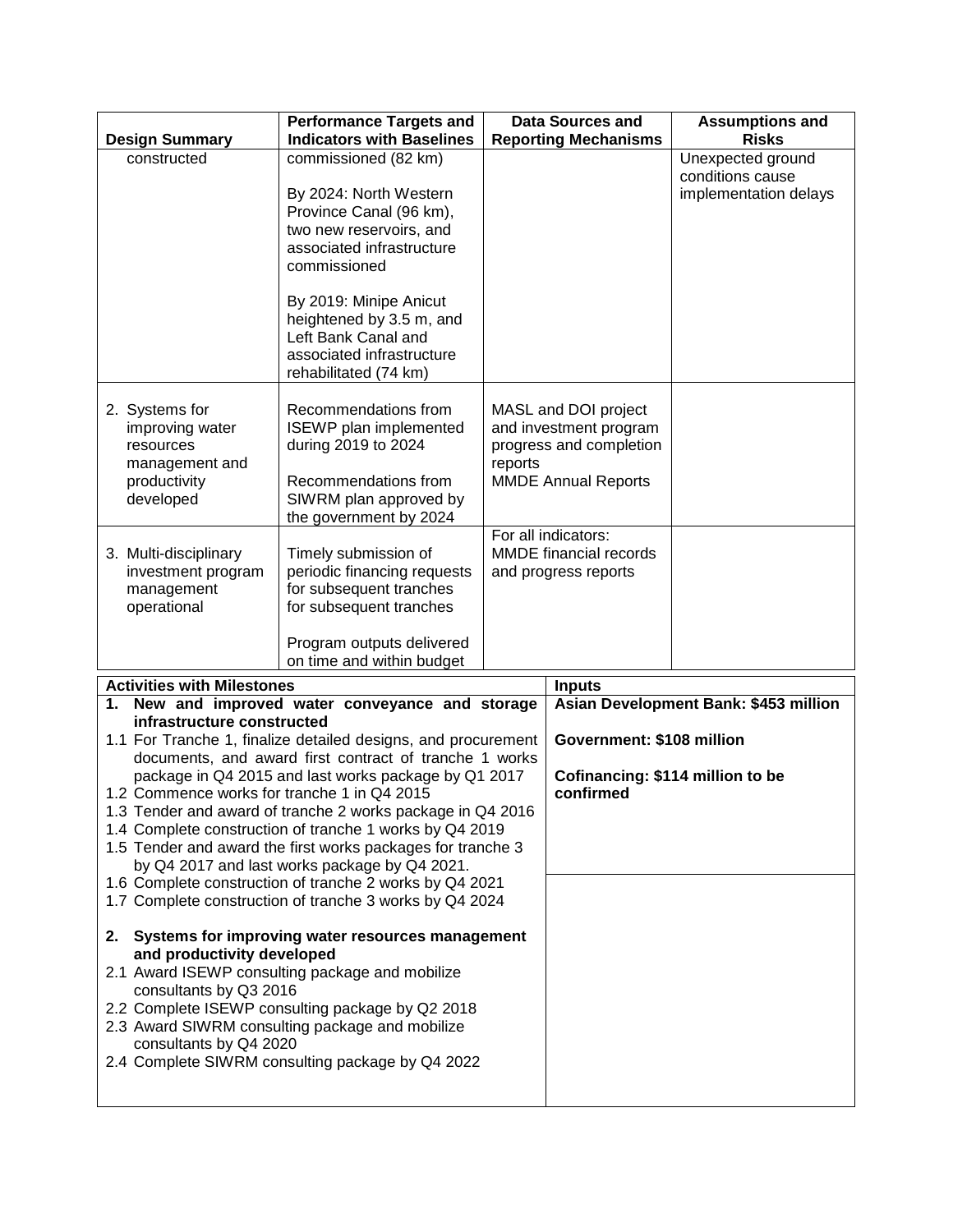| <b>Activities with Milestones</b>                              | <b>Inputs</b> |
|----------------------------------------------------------------|---------------|
| 3. Multi-disciplinary investment program management            |               |
| operational                                                    |               |
| 3.1 Mobilize PMDSC by Q3 2015                                  |               |
| 3.2 Prepare the detailed designs, cost estimates, and contract |               |
| documents for tranche 2 and 3 packages by December             |               |
| 2016                                                           |               |
| 3.3 Finalize the feasibility study for NCPCP Phase 2 and       |               |
| prepare necessary documents for possible funding by Q2         |               |
| 2017                                                           |               |
| 3.4 Finalize documents for consulting services package for     |               |
| SIWRM by Q4 2019                                               |               |
| 3.5 Prepare necessary reporting documents to the               |               |
| government and ADB (continuous)                                |               |

ADB = Asian Development Bank; DOI = Department of Irrigation; GDP = gross domestic product; ha = hectare; ISEWP = improving system efficiencies and water productivity; km = kilometer; m = meter; MASL = Mahaweli Authority of Sri Lanka; mcm = million cubic meters; MMDE = Ministry of Mahaweli Development and Environment; NCPCP = North Central Province Canal Program; PMDSC = program management, design, and supervision consultants; Q = quarter; SIWRM = strengthening integrated water resources management. Source: Asian Development Bank.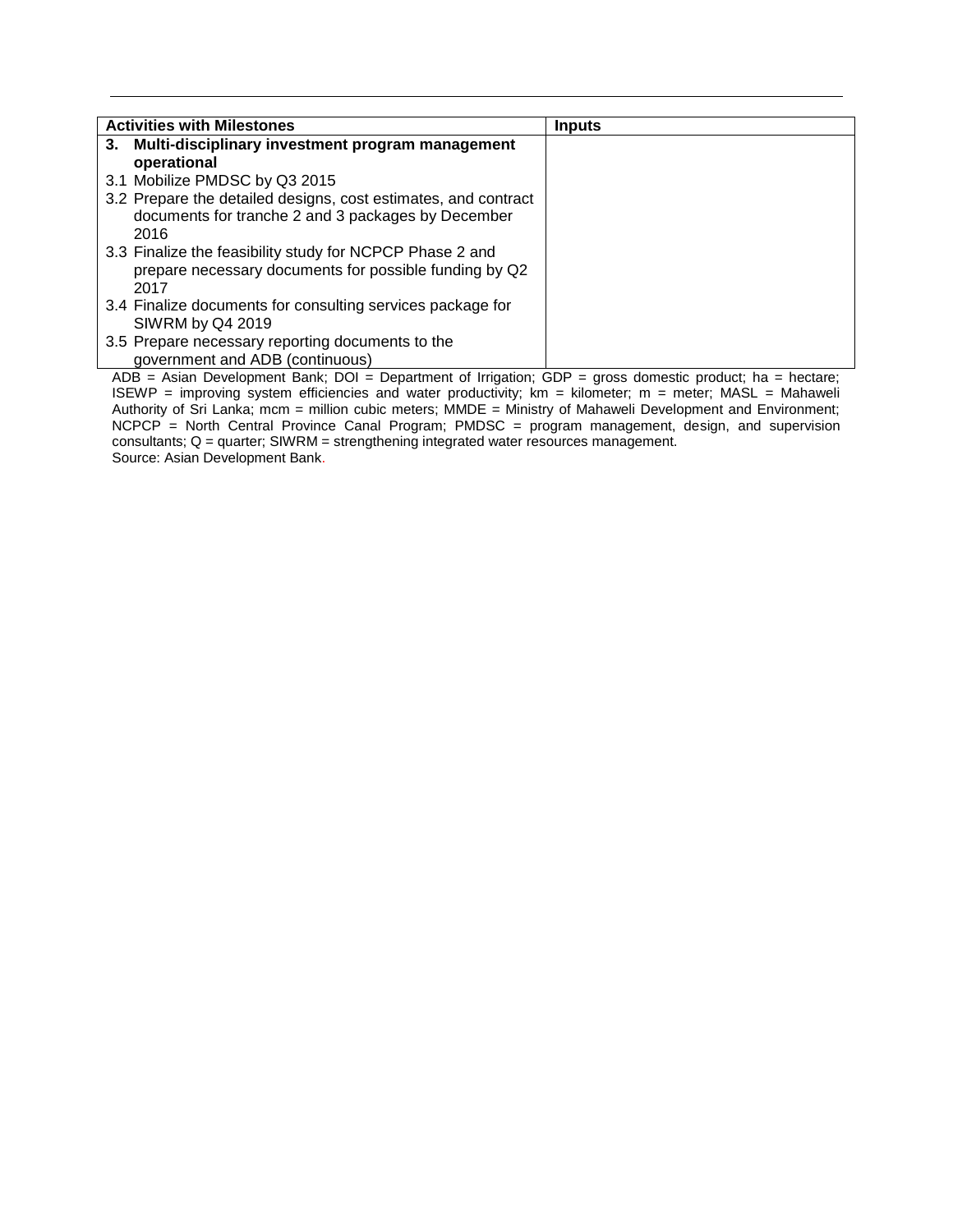## **SCHEDULE 3**

# **IMPLEMENTATION FRAMEWORK**

| Project<br>implementation<br>organizations                    | <b>Management Roles and Responsibilities</b>                                                                                                                                                                                                                                                                                                                                                                                                                                                                                                                                                                                                                                                                                                                                                                                                                                                                                                                                                                                                                                                                                                                   |
|---------------------------------------------------------------|----------------------------------------------------------------------------------------------------------------------------------------------------------------------------------------------------------------------------------------------------------------------------------------------------------------------------------------------------------------------------------------------------------------------------------------------------------------------------------------------------------------------------------------------------------------------------------------------------------------------------------------------------------------------------------------------------------------------------------------------------------------------------------------------------------------------------------------------------------------------------------------------------------------------------------------------------------------------------------------------------------------------------------------------------------------------------------------------------------------------------------------------------------------|
| Central Bank of Sri<br>Lanka                                  | Setup and<br>management investment program imprest<br>account.                                                                                                                                                                                                                                                                                                                                                                                                                                                                                                                                                                                                                                                                                                                                                                                                                                                                                                                                                                                                                                                                                                 |
| <b>Program Steering</b><br>Committee (PSC)                    | Chaired by Secretary, Ministry of Mahaweli Development<br>and Environment (MMDE), and with members as shown in<br>Attachment 1 (subject to changes from time to time). The<br>PSC will be responsible for:<br>Overseeing and monitoring implementation of the<br>$\circ$<br>investment program, as well as overall program funding<br>Convening at least quarterly meetings to support<br>$\circ$<br>implementation of the investment<br>program.<br>The<br>meetings will discuss overall status and implementation<br>issues, and when and as necessary, invite other<br>participants from government and non-government<br>coordination<br>organizations<br>to<br>support<br>and<br>implementation of the investment program<br>Facilitating inter-ministerial coordination<br>$\circ$<br>Ensuring coordination among government agencies<br>$\circ$<br>Monitoring implementation progress of the investment<br>$\circ$<br>program including its safeguard and development<br>objectives<br>Rectifying issues that may be hindering implementation<br>$\circ$<br>progress of the investment program<br>Providing guidance to the executing agency<br>$\circ$ |
| Ministry of Mahaweli<br>Development and<br>Environment (MMDE) | MMDE is the executing agency for the investment program.<br>$\overline{\phantom{0}}$<br>To implement the investment program, MMDE will establish<br>a Program Management Unit (PMU) under which there will<br>be three Project Implementation Units (PIUs) as described<br>below. MMDE's implementing department is the Mahaweli<br>Authority of Sri Lanka (MASL) and it will second staff to the<br>PMU and UECP PIU. After completion and commissioning<br>of the UECP, MASL will take over its management,<br>operation and maintenance.                                                                                                                                                                                                                                                                                                                                                                                                                                                                                                                                                                                                                    |
| <b>Executing Agency</b><br>(EA)                               | As the EA, MMDE will be responsible for:<br>Execution of the entire investment program<br>$\circ$<br>Providing overall coordination of all project activities<br>$\circ$<br>Leading inter-agency coordination<br>$\circ$<br>Providing policy guidance, strategic direction, and<br>$\circ$<br>oversight<br>Ensuring adequacy of overall investment program<br>$\circ$<br>financing<br>Establishing the PMU and PIUs and ensuring staffing<br>$\circ$<br>positions are continuously filled with appropriately<br>qualified and experienced officers and support staff<br>Securing annual budgetary allocations proposed by the<br>$\circ$                                                                                                                                                                                                                                                                                                                                                                                                                                                                                                                       |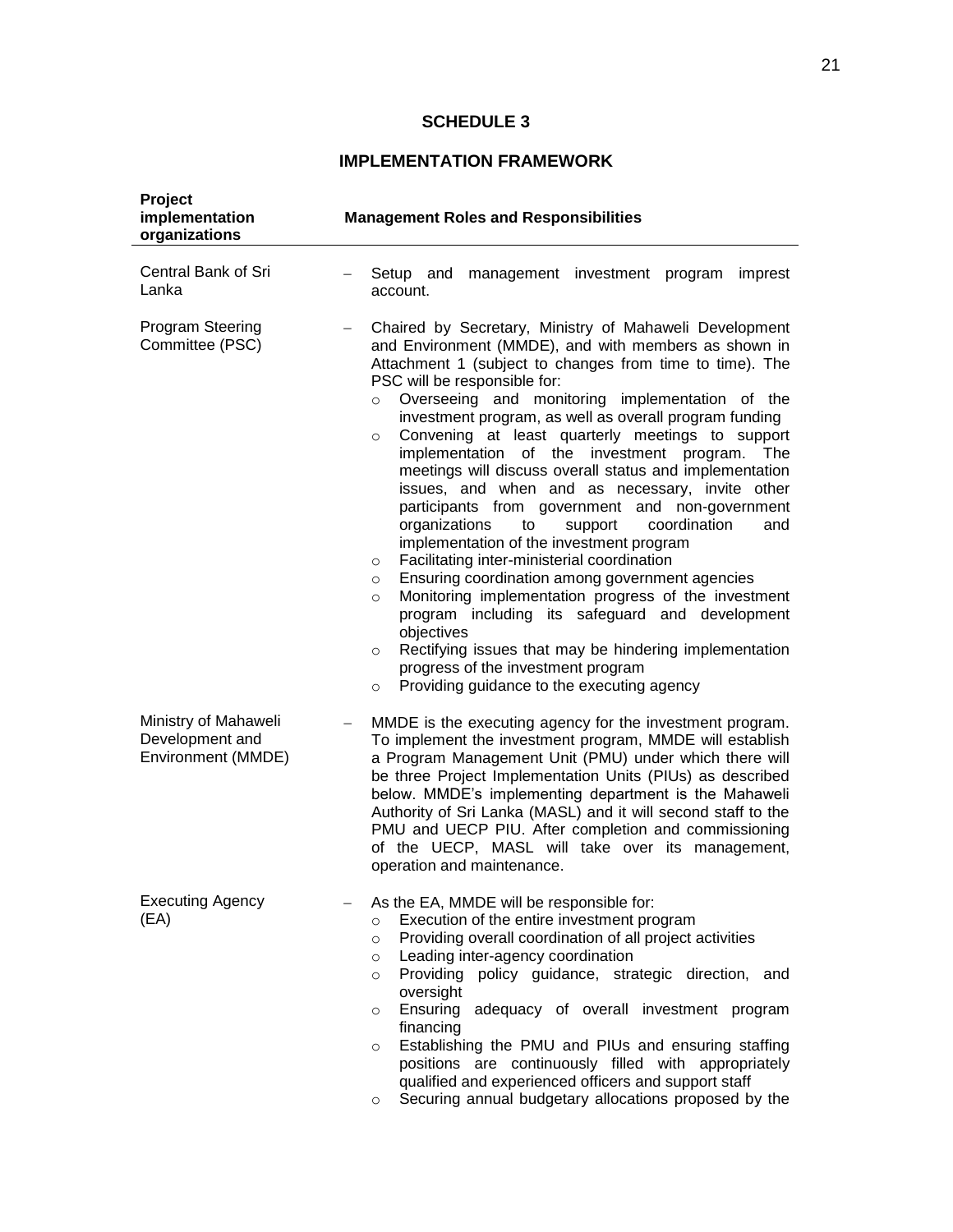| <b>Project</b><br>implementation<br>organizations | <b>Management Roles and Responsibilities</b>                                                                                                                                                                                                                                                                                                                                                                                                                                                                                                                                                                                                                                                                                                                                                                                                                                                                                                                                                                                                                                                                                                                                                                                                                                                                                                                                                                                   |
|---------------------------------------------------|--------------------------------------------------------------------------------------------------------------------------------------------------------------------------------------------------------------------------------------------------------------------------------------------------------------------------------------------------------------------------------------------------------------------------------------------------------------------------------------------------------------------------------------------------------------------------------------------------------------------------------------------------------------------------------------------------------------------------------------------------------------------------------------------------------------------------------------------------------------------------------------------------------------------------------------------------------------------------------------------------------------------------------------------------------------------------------------------------------------------------------------------------------------------------------------------------------------------------------------------------------------------------------------------------------------------------------------------------------------------------------------------------------------------------------|
|                                                   | <b>PMU</b><br>Ensuring cabinet approval of contract packages<br>$\circ$<br>Preparing and submitting to ADB: (i) periodic financing<br>$\circ$<br>requests for all tranches: (ii) quarterly progress reports;<br>(iii) quarterly disbursement projections; and (iv) updated<br>implementation plans, etc.<br>Monitoring and ensuring compliance of loan covenants<br>O<br>and environmental and social safeguards, and facilitate<br>the implementation of corrective actions<br>Establishing and chairing the PSC.<br>$\circ$<br>Manage investment program's imprest sub-accounts.<br>$\circ$                                                                                                                                                                                                                                                                                                                                                                                                                                                                                                                                                                                                                                                                                                                                                                                                                                  |
| Department of<br>Irrigation (DOI)                 | DOI, under the Ministry of Irrigation, will second staff to the<br>$-$<br>PMU and PIUs for MLBCRP and NWPCP.<br>After completion and commissioning of the MLBCRP and<br>$\overline{\phantom{0}}$<br>NWPCP, DOI will take their management, operation and<br>maintenance.                                                                                                                                                                                                                                                                                                                                                                                                                                                                                                                                                                                                                                                                                                                                                                                                                                                                                                                                                                                                                                                                                                                                                       |
| Mahaweli Authority of<br>Sri Lanka (MASL)         | MASL, under MMDE, will second staff to the PMU and PIU<br>$ -$<br>for UECP.<br>After completion and commissioning of the UECP, MASL<br>will take its management, operation and maintenance.                                                                                                                                                                                                                                                                                                                                                                                                                                                                                                                                                                                                                                                                                                                                                                                                                                                                                                                                                                                                                                                                                                                                                                                                                                    |
| Program Management<br>Unit (PMU)                  | The PMU will be accommodated within MMDE offices in<br>Colombo.<br>The PMU will be led by either a Special Grade Engineer or<br>Senior Engineer of Class 1 from MMDE who will be<br>responsible for overall implementation management of the<br>investment program.<br>The PMU will be responsible for:<br>$\qquad \qquad -$<br>Preparation of implementation plans and annual budgets<br>$\circ$<br>Overseeing the overall implementation of the program<br>$\circ$<br>and each of its tranches<br>Liaising and corresponding with ADB on all issues relating<br>$\circ$<br>to the investment program and each project<br>Coordinating with other government agencies to resolve<br>O<br>any interdepartmental issues, and other aid agencies for<br>implementation of non-physical activities as necessary<br>Approving all planning, design and contract documents<br>$\circ$<br>associated with the investment program<br>Overall management of the Program Management,<br>$\circ$<br>Design and Supervision Consultant (PMDSC)<br>Recruiting and managing the ISEWP and SIWRM<br>$\circ$<br>consultant services packages<br>Acting as the "Employer" for all civil works packages<br>$\circ$<br>Overseeing and managing the procurement of services,<br>$\circ$<br>works and goods by the respective PIUs<br>Monitoring the activities of the project implementation<br>$\circ$<br>units (PIUs) and advising as necessary |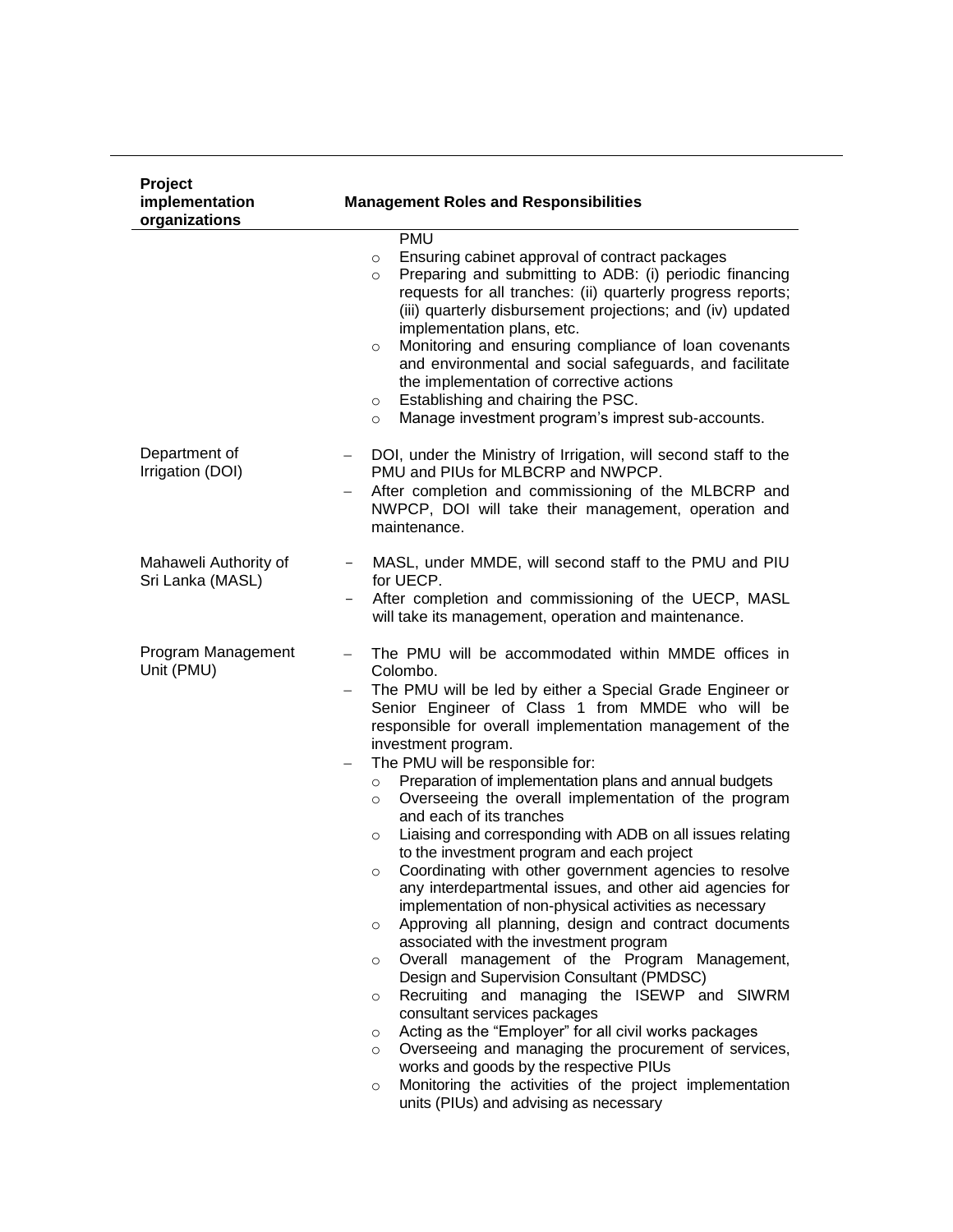| Project<br>implementation<br>organizations                                     | <b>Management Roles and Responsibilities</b>                                                                                                                                                                                                                                                                                                                                                                                                                                                                                                                                                                                                                                                                                                                                                                                                                                                                                                                                                                                                                                                                                                                                                                                                                                                                                                                                                                                                                                                                                                                                                                                                                                                                                   |
|--------------------------------------------------------------------------------|--------------------------------------------------------------------------------------------------------------------------------------------------------------------------------------------------------------------------------------------------------------------------------------------------------------------------------------------------------------------------------------------------------------------------------------------------------------------------------------------------------------------------------------------------------------------------------------------------------------------------------------------------------------------------------------------------------------------------------------------------------------------------------------------------------------------------------------------------------------------------------------------------------------------------------------------------------------------------------------------------------------------------------------------------------------------------------------------------------------------------------------------------------------------------------------------------------------------------------------------------------------------------------------------------------------------------------------------------------------------------------------------------------------------------------------------------------------------------------------------------------------------------------------------------------------------------------------------------------------------------------------------------------------------------------------------------------------------------------|
|                                                                                | Maintaining<br>investment<br>accounts<br>program<br>and<br>$\circ$<br>comprehensive loan financial records, and submitting<br>consolidated quarterly reports<br>Establishing and maintaining a project performance<br>$\circ$<br>monitoring and evaluation system (PPMES) at each<br>subproject level, as well as a project and investment<br>program levels<br>Monitoring<br>physical and non-physical<br>investment<br>$\circ$<br>activities under each project; obtaining necessary data<br>for establishing baselines, maintaining and updating the<br><b>PPMES</b><br>preparing and submitting: (i) reports to the PSC and<br>$\circ$<br>MMDE for consideration and approval; (ii) periodic<br>each<br>investment<br>progress reports<br>on<br>activities:<br>(iii) periodic financing requests (through the Ministry of<br>and Planning) for ADB's consideration;<br>Finance<br>(iv) audit reports; and (v) reports mandated under the<br>loan and project agreements<br>Preparing and submitting withdrawal applications to<br>$\circ$<br><b>ADB</b><br>Reviewing, approving and transferring of PIUs' request<br>O<br>for payments<br>Preparing media information and implementing the<br>$\circ$<br>investment program's communications plan<br>monitoring<br>Updating<br>and<br>of<br>the<br>satisfactory<br>$\circ$<br>implementation of resettlement plans, environment<br>management plans (EMPs), and any correction action<br>plans including resettlement plan for additional facilities<br>such as access roads and camps, consistent with<br>safeguards requirements and ADB's Safeguards Policy<br>Statement (2009), and submitting updated safeguards<br>and monitoring reports for review and disclosure. |
| MLBRC, UEC and<br><b>NWPC Project</b><br><b>Implementation Units</b><br>(PIUs) | Under the PMU, MMDE will establish separate PIUs for the<br>MLBRC, UEC and NWPC investment projects with staff<br>seconded from MMDE, DOI, MASL, and new recruits. The<br>MLBRC and NWPC PIUs will be led by Class 2 officers from<br>DOI, while the UEC PIU will be led by a Class 2 officer from<br>MASL.<br>The PIUs will be accommodated within DOI and MASL<br>offices within the project areas.<br>The PIUs will be responsible for:<br>$\overline{\phantom{0}}$<br>Preparing, reviewing and approving services, works and<br>$\circ$<br>goods packages<br>Leading implementation of the investment projects by:<br>$\circ$<br>(i) procuring and evaluating services, works and goods<br>under<br>each investment project;<br>(ii)<br>obtaining<br>all                                                                                                                                                                                                                                                                                                                                                                                                                                                                                                                                                                                                                                                                                                                                                                                                                                                                                                                                                                   |

necessary government approval and right-of-way clearances from other state departments and private land owners as necessary; (iii) implementing the Environment Management Plans and Resettlement Plans in compliance with ADB's policies; (iv) monitoring the implementation of social dimensions of the project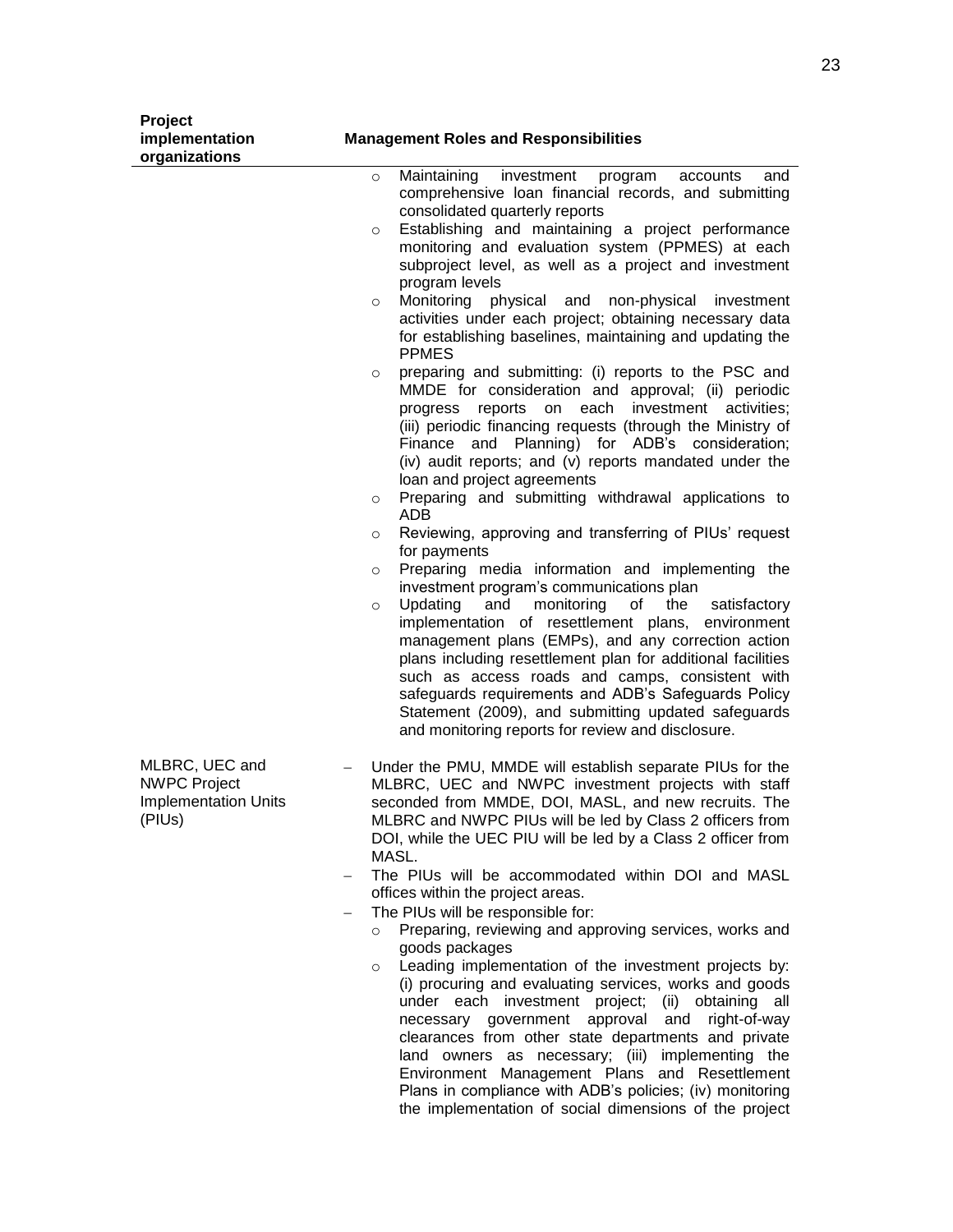| <b>Project</b><br>implementation<br>organizations                      | <b>Management Roles and Responsibilities</b>                                                                                                                                                                                                                                                                                                                                                                                                                                                                                                                                                                                                                                                                                                                                                                                                                                                                                                                                                                                                                                                                                                                                                                                                                                                                                                                                                                                                                                                                                                                                                                                  |
|------------------------------------------------------------------------|-------------------------------------------------------------------------------------------------------------------------------------------------------------------------------------------------------------------------------------------------------------------------------------------------------------------------------------------------------------------------------------------------------------------------------------------------------------------------------------------------------------------------------------------------------------------------------------------------------------------------------------------------------------------------------------------------------------------------------------------------------------------------------------------------------------------------------------------------------------------------------------------------------------------------------------------------------------------------------------------------------------------------------------------------------------------------------------------------------------------------------------------------------------------------------------------------------------------------------------------------------------------------------------------------------------------------------------------------------------------------------------------------------------------------------------------------------------------------------------------------------------------------------------------------------------------------------------------------------------------------------|
|                                                                        | including adherence to the labor law and core labor<br>standards; and (v) managing contracts awarded under<br>the investment projects<br>publishing and formally disclosing the project cutoff date<br>$\circ$<br>to the affected people and communities upon finalization<br>of Detail Measurement Survey (DMS) for updating the<br>required Resettlement Plans<br>Preparing and submitting to the PMU<br>monthly<br>$\circ$<br>safeguards progress reports, with complaint-grievances<br>status included, and implementation of labor law and<br>core labor standard for the preparation of biannual<br>safeguards monitoring reports<br>acting as focal point, with support from the PMU, for the<br>$\circ$<br>implementation of Grievance and Redress Mechanism<br>and complaint resolutions<br>Managing the PMDSC at the investment project level<br>$\circ$<br>Preparing work and procurement plans, budgets,<br>$\circ$<br>monitoring plans, and accounts<br>Submission of request for payments to PMU for prior<br>$\circ$<br>approval<br>Undertaking<br>day-to-day<br>project<br>and<br>safeguards<br>$\circ$<br>management<br>Coordination with the field staff of concerned line<br>$\circ$<br>departments<br>Coordination with Project Management Committees,<br>$\circ$<br>Farmer Organizations, and respective Project Managers<br>of the beneficiary irrigation systems.<br>Implementing safeguards actions following the relevant<br>$\circ$<br>plans<br>Preparing program progress reports and safeguards<br>$\circ$<br>monitoring reports<br>Maintaining project accounts and financial records<br>$\circ$ |
| Project Advisory<br>Committee (PAC)                                    | The PAC will comprise of senior technical staff from MMDE,<br>MASL, DOI, and other government agencies as required. It<br>will:<br>Provide advice on Phase 2 investments<br>$\circ$<br>provide strategic feedback to the PSC about the quality<br>$\circ$<br>construction,<br>safeguards<br>οf<br>planning<br>and<br>implementation, and any design or construction issues<br>requiring special attention<br>assist the PMU and PIUs in identifying future issues and<br>$\circ$<br>providing impartial and technically competent opinions<br>meet as and when required but at least quarterly<br>$\circ$                                                                                                                                                                                                                                                                                                                                                                                                                                                                                                                                                                                                                                                                                                                                                                                                                                                                                                                                                                                                                     |
| Program Management,<br>Design and<br>Supervision<br>Consultant (PMDSC) | Finalizing the detailed engineering designs, cost estimates<br>and bid documents for all work, goods and services packages<br>under the investment program<br>Preparing due diligence reports (technical,<br>economic,                                                                                                                                                                                                                                                                                                                                                                                                                                                                                                                                                                                                                                                                                                                                                                                                                                                                                                                                                                                                                                                                                                                                                                                                                                                                                                                                                                                                        |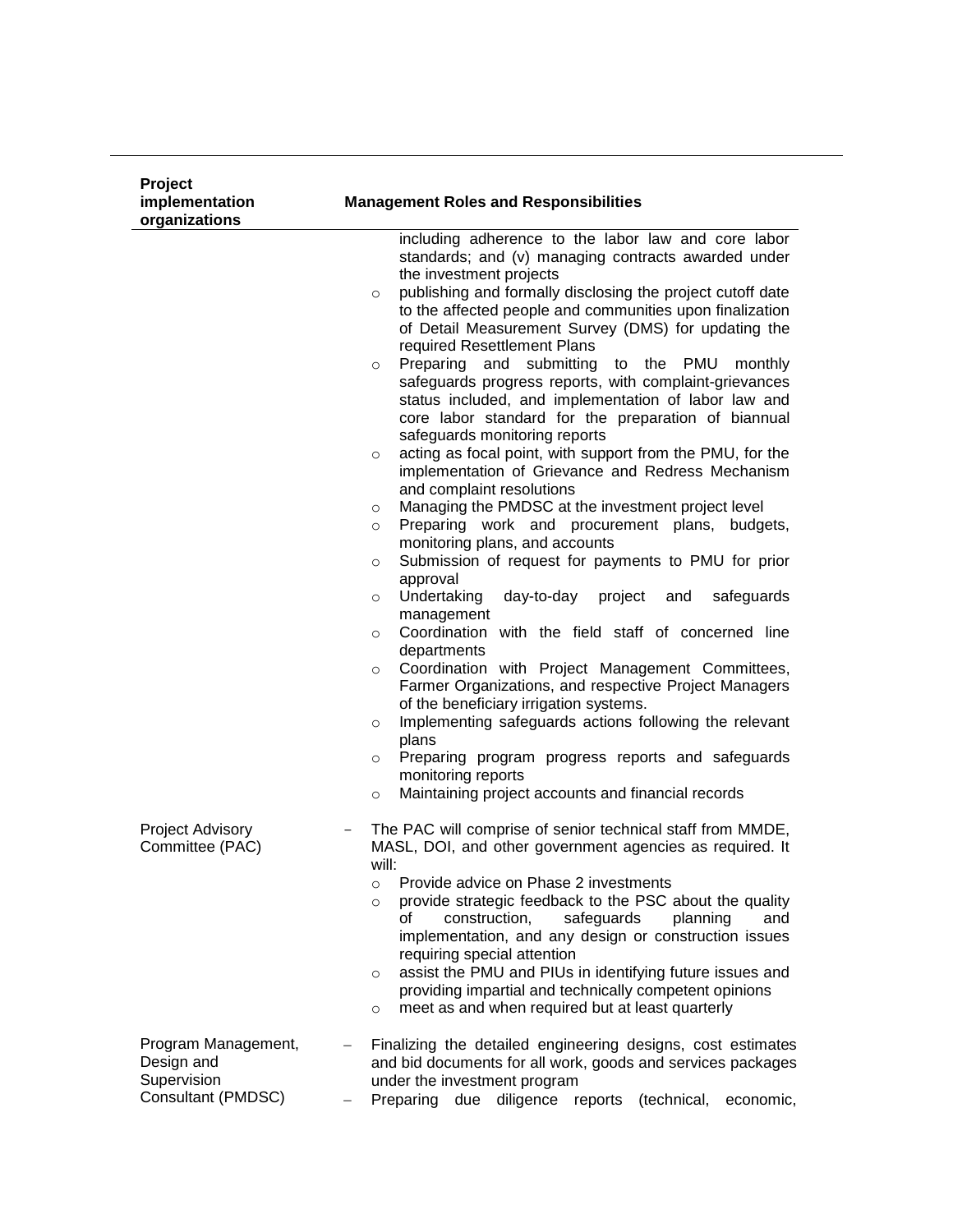| Project<br>implementation<br>organizations | <b>Management Roles and Responsibilities</b>                                                                                                                                                                                                                                                                                                                                                                                                                                                                                                                                                                                                                                                                                                                                                                    |
|--------------------------------------------|-----------------------------------------------------------------------------------------------------------------------------------------------------------------------------------------------------------------------------------------------------------------------------------------------------------------------------------------------------------------------------------------------------------------------------------------------------------------------------------------------------------------------------------------------------------------------------------------------------------------------------------------------------------------------------------------------------------------------------------------------------------------------------------------------------------------|
|                                            | financial, safeguards) and draft ADB board documents for<br>possible financing of Phase 2<br>Providing overall investment program management and<br>administration support on reporting, financial management,<br>and monitoring and evaluation<br>Supporting the PMU and PIUs with establishing<br>and<br>$\qquad \qquad -$<br>maintaining the PPMES<br>Undertaking<br>any<br>necessary<br>additional<br>surveys<br>and<br>investigations to support designs and implementation<br>Serving as the "Engineer" and representing MMDE in the<br>construction contracts<br>Supporting commissioning and operation of the investments,<br>including preparing management, operation and maintenance<br>manuals<br>Preparing a Strategic Environment Assessment (SEA)                                                |
| <b>Independent Review</b><br>Panel         | The independent review panel will comprise selected<br>$\overline{\phantom{0}}$<br>experts engaged on an individual basis who will review<br>outputs from the PMDSC and other consultants, and provide<br>advice to the PMU and ADB on technical and contractual<br>matters. Experts may include tunnel, dam and contract<br>specialists, and others if determined necessary.                                                                                                                                                                                                                                                                                                                                                                                                                                   |
| <b>ADB</b>                                 | Monitoring and reviewing overall implementation of the<br>investment program in consultation with the EA including:<br>the project implementation schedule; actions required in<br>terms of environmental impacts and RPs as applicable;<br>timeliness of budgetary allocations and counterpart funding;<br>project expenditures; progress with procurement and<br>disbursement; statement of expenditure when applicable;<br>compliance with particular loan covenants; and the likelihood<br>program's<br>of<br>attaining<br>the<br>investment<br>immediate<br>development objectives.<br>Undertaking periodic review and supervision of the<br>implementation of the investment program through regular<br>loan review missions, midterm and final review missions.<br>Recruiting the PMDSC under Tranche 1. |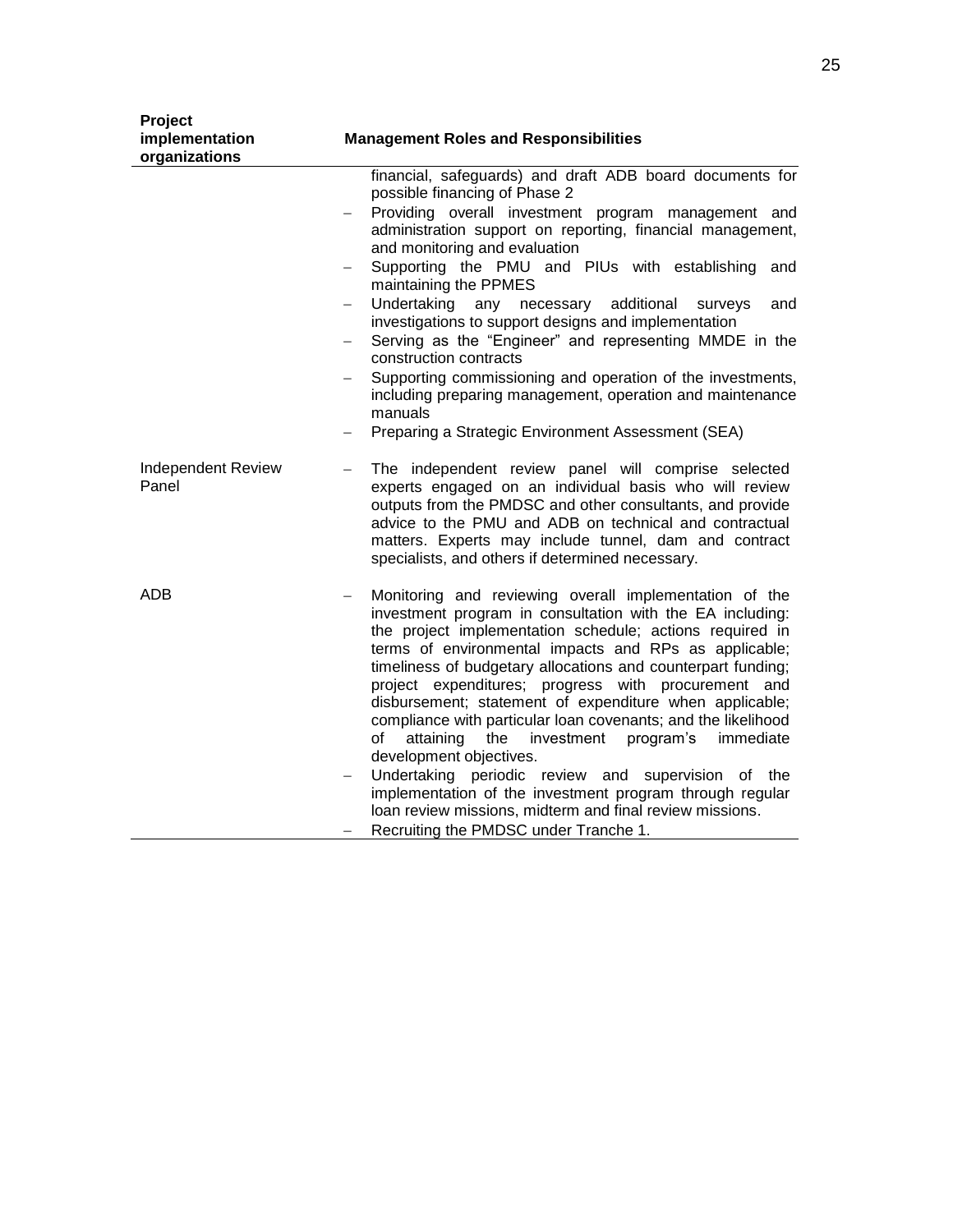### **Attachment 1: Members of Program Steering Committee**

The Program Steering Committee will comprise the following positions, subject to appropriate changes during the implementation period:

### **Position, Organization**

- 1. Secretary, Ministry of Mahaweli Development and Environment
- 2. Secretary, Ministry of Irrigation
- 3. Secretary, Ministry of Lands
- 4. Secretary, Ministry of Power and Energy
- 5. Secretary, Ministry of Tourism and Sports
- 6. Chief Secretary, North Central Province
- 7. Chief Secretary, North Western Province
- 8. Chief Secretary, Central Province
- 9. Director General, Department of Irrigation
- 10. Director General, Mahaweli Authority of Sri Lanka
- 11. Director General, Department of Agriculture
- 12. Director General External Resources, External Resources Department
- 13. Director General, Department of National Budget
- 14. Director General, Department of Project Management and Monitoring
- 15. Director General, Central Environment Authority
- 16. Director General, Archeological Department
- 17. Director General, Agrarian Services Department
- 18. Surveyor General, Department of Survey
- 19. Director General Wildlife, Department of Wildlife Conservation
- 20. Conservator of Forest, Department of Forest
- 21. Land Commissioner General, Land Commissioner General's Department
- 22. Chief Valuer, Department of Valuation
- 23. District Secretary / Government Agent Anuradhapura
- 24. District Secretary / Government Agent Polonnaruwa
- 25. District Secretary / Government Agent Kurunegala
- 26. District Secretary / Government Agent Matale
- 27. District Secretary / Government Agent Kandy
- 28. Director of Irrigation, Anuradhapura
- 29. Director of Irrigation, Polonnaruwa
- 30. Director of Irrigation, Kurunegala
- 31. Director of Irrigation, Kandy
- 32. Program Director, Mahaweli Water Security Investment Program
- 33. Project Director (UEC PIU), Mahaweli Water Security Investment Program
- 34. Project Director (NWPC PIU), Mahaweli Water Security Investment Program
- 35. Project Director (MLBCR PIU), Mahaweli Water Security Investment Program
- 36. Team Leader (PDMSC), Mahaweli Water Security Investment Program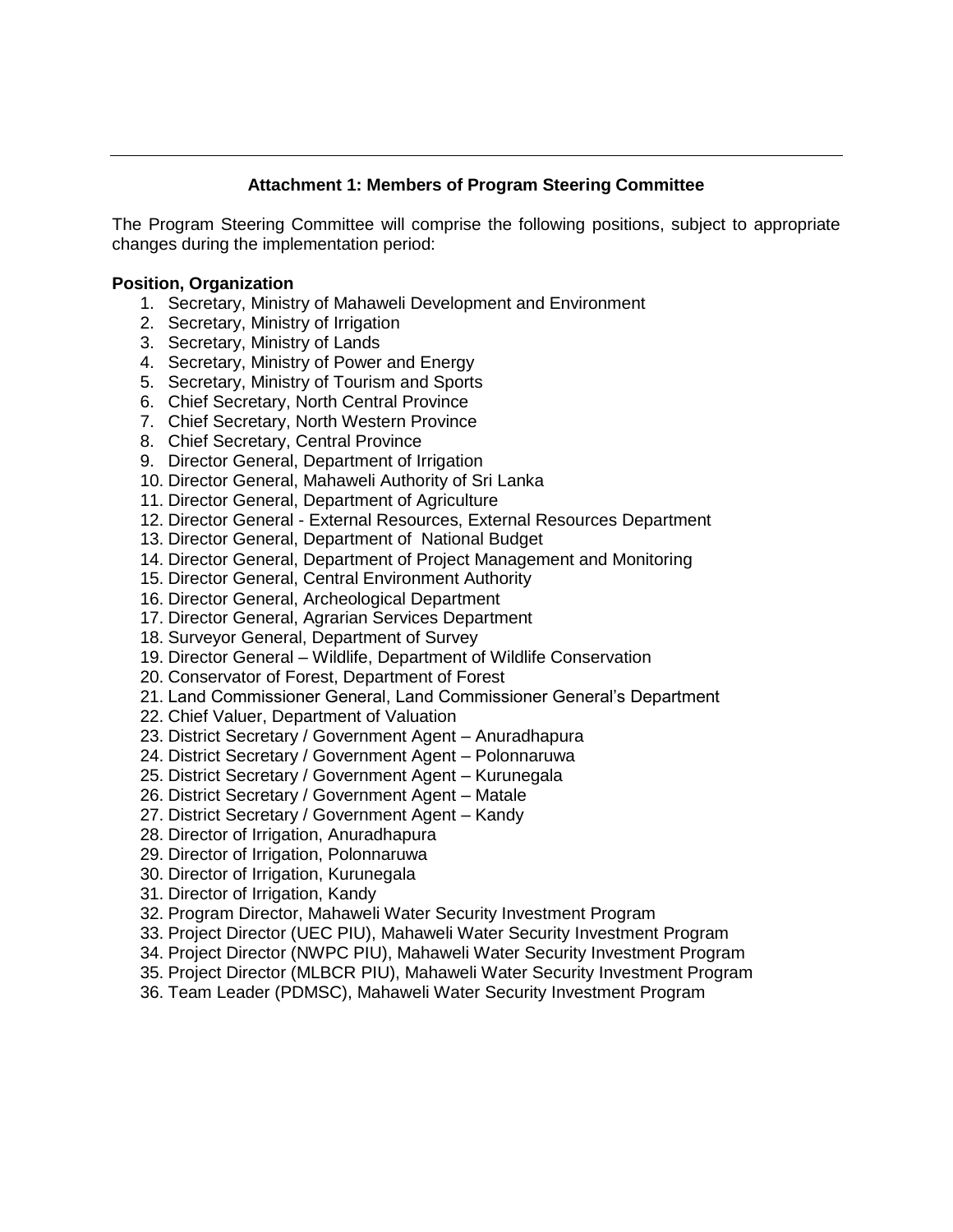### **SCHEDULE 4**

#### **SELECTION CRITERIA AND APPROVAL PROCESS FOR PROJECTS**

1. The Investment Program finances Phase 1 of the government's planned two-phased North Central Province Canal Program (NCPCP). The investment program comprises three projects: (i) Upper Elahera Canal (UEC) Project; (ii) North Western Province Canal (NWPC) Project; and (iii) Minipe Left Bank Canal Rehabilitation (MLBCR) Project. It also includes three consulting services packages: (i) Program Management, Design and Supervision Consultant (PMDSC); (ii) Improving System Efficiencies and Water Productivity (ISEWP); and (iii) Strengthening Integrated Water Resources Management (SIWRM).

#### **A. Selection Criteria**

- 2. The projects under the Investment Program were selected on the following criteria:
	- (i) They are components of NCPCP which is a key priority of Sri Lanka's Public Investment Strategy 2014-2016, Ministry of Finance, Sri Lanka. The NCPCP will complete outstanding water conveyance investments under the Mahaweli Development Program. Implementation of MDP began in 1970 and its completion is a key priority of the government. The investment program will support the objectives of MDP to maximize the productivity of Mahaweli River Basin (MRB) water resources by transferring available water to Sri Lanka's northern dry zone areas for irrigation, drinking and commercial purposes. MDP and NCPCP also include hydropower plants; completion of the NCPCP will allow Sri Lanka to optimize water resources for power generation, and supply for irrigation and drinking water users.
	- (ii) At their completion, the three projects form a complete hydraulic unit with the existing Mahaweli System: (i) MLBCRP will allow diversion of additional upstream water to the UECP and NWPCP; (ii) UECP will provide new conveyance infrastructure from the existing Mahaweli System to the existing Huruluwewa Reservoir, which is currently supplied by the existing Huruluwewa Feeder Canal (HFC), and the existing Manankattiya, Eruwewa and Mahakandarawa Reservoirs; (iii) on completion of the UECP, freed-up water within the HFC will be diverted to the NWPCP; and (iv) the Huruluwewa Reservoir, Mannikattiya Reservoir, and NWPCP will supply water to existing major and minor cascade irrigation systems.
	- (iii) The infrastructure for the UECP is designed with extra capacity to transfer additional water for NCPCP Phase 2 investments.
	- (iv) The three consulting services packages will improve water management within the Mahaweli system through introducing water management technology and capacity building.
	- (v) The projects are technically feasible and supported with detailed feasibility and design reports.
	- (vi) The projects are economically feasible and financially sustainable, and the investment program's estimated economic internal rate of return is higher than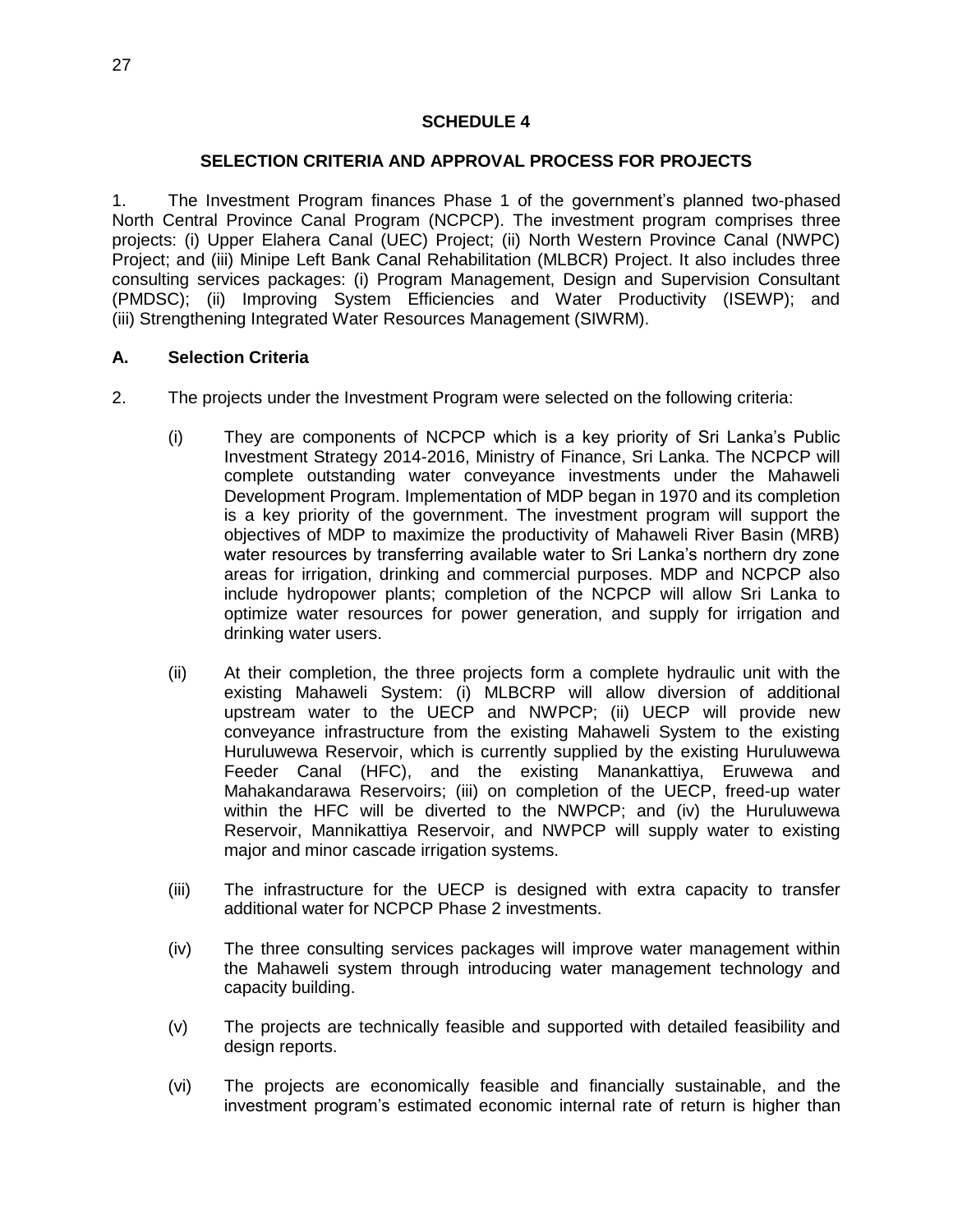12%, based on the economic analysis undertaken in accordance with ADB's Guidelines for the Economic Analysis of Project.

- (vii) The designs of the projects have been finalized based on inputs from communities under consultation conducted in accordance with the Resettlement Framework and from key government agencies including Department of Wildlife Conservation and Forests Department.
- (viii) The projects are environmentally and socially sound, and include measures to mitigate any possible environment and social impacts in accordance with the safeguard frameworks prepared in the investment program's Environment Assessment and Review Framework and Resettlement Framework, and ADB's Safeguard Policy Statement (SPS) 2009. For each project, a poverty and social analysis will be conducted in accordance with ADB's guidelines on poverty and social assessment.

#### **B. Approval Procedures**

- 3. All projects will be processed in accordance with the procedure set out below.
	- (i) Central Environment Authority's approval of the Environmental Impact Assessments for the UEC and NWPC Projects, and the Initial Environmental Examination for MLBCR Project.
	- (ii) Upon clearance of the safeguard planning documents by ADB, MMDE will proceed with tendering as guided by ADB Procurement Guidelines.
	- (iii) If any time during the implementation the design of a project is modified to affect social or environmental impacts, all related safeguard planning documents for such project will be modified accordingly and undergo clearance by ADB.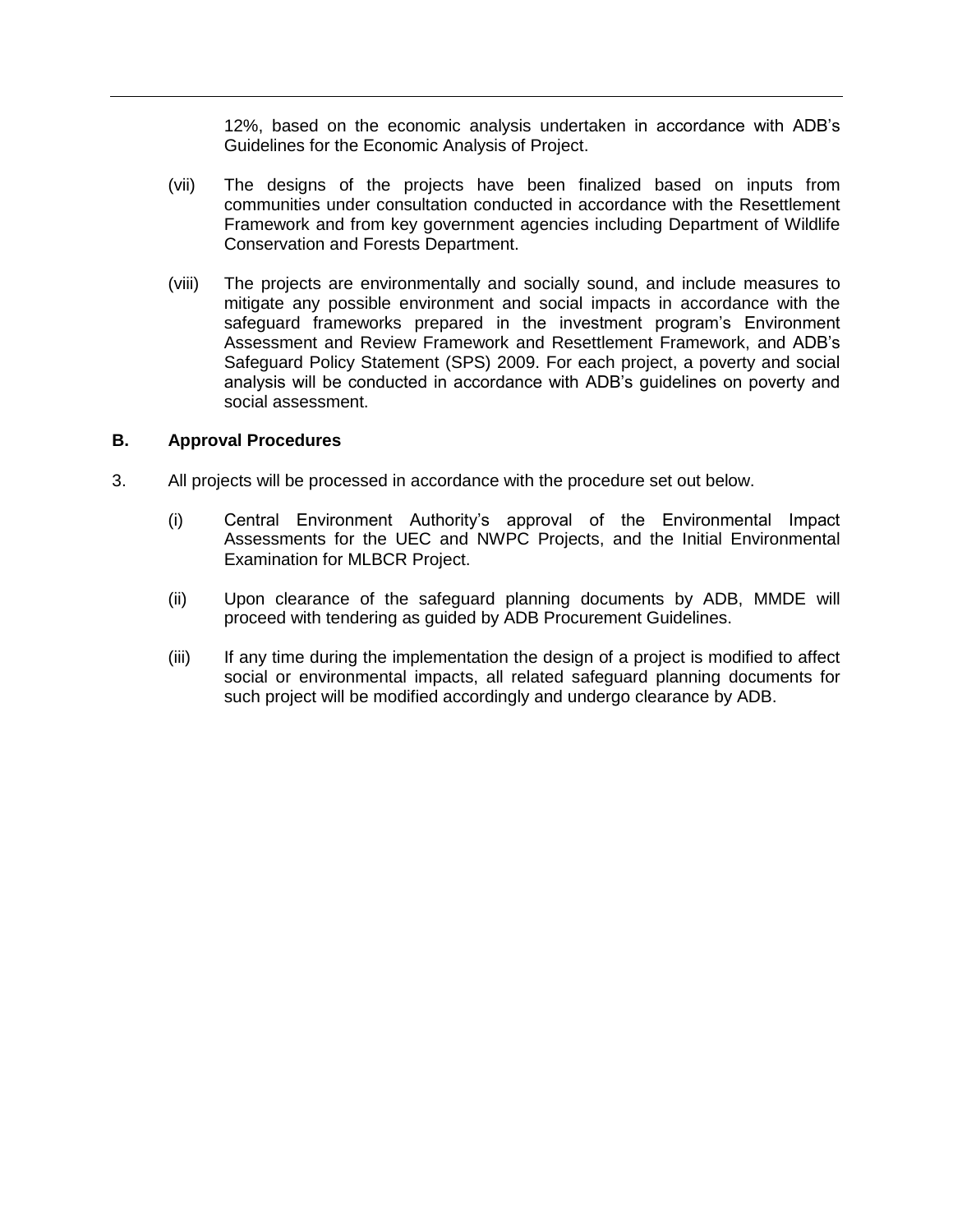### **SOCIAL DIMENSIONS AND SAFEGUARD REQUIREMENTS**

1. Sri Lanka will ensure that all the requirements prescribed in this Schedule, and the following social and safeguard frameworks and plans that have been prepared with respect to the Facility and the first tranche and of which ADB has been provided full copies, and which are deemed incorporated herein by reference, are complied with during the processing and implementation of the projects under the Facility.

- (i) Environmental Impact Assessment: Upper Elahera Canal Project
- (ii) Environmental Impact Assessment: North Western Province Canal Project
- (iii) Initial Environmental Examination: Minipe Left Bank Canal Project
- (iv) Environmental Assessment and Review Framework
- (v) Resettlement Plan: North Western Province Canal Project
- (vi) Resettlement Framework

2. The frameworks cover the Facility-specific information and requirements in accordance with ADB's safeguard policies: (i) the general anticipated impacts of the components or projects likely to be financed under the MFF on the environment, involuntary resettlement, and indigenous peoples; (ii) the safeguard criteria that are to be used in selecting components, projects; (iii) the requirements and procedure that will be followed for screening and categorization, impact assessments, development of management plans, public consultation and information disclosure (including the 120-day disclosure rule, if required), and monitoring and reporting; and (iv) the institutional arrangements (including budget and capacity requirements) and the client's and ADB's responsibilities and authorities for the preparation, review and clearance of safeguard documents.

3. Prior to the preparation of each PFR, the applicability and relevance of the safeguard frameworks for environmental assessment and involuntary resettlement will be reviewed by Sri Lanka and Ministry of Mahaweli Development and Environment, and updated to ensure relevance and consistency with applicable country legal frameworks and ADB's safeguard policies, as amended from time to time.

4. In all cases, for each new PFR preparation, the client will review ongoing projects to check on the status of compliance with the social and safeguard plans and frameworks, and submit the review reports to ADB, together with other required safeguard documents relevant to the projects included in the tranche being processes. In any case if major noncompliance is discovered in the course of the review of ongoing projects, a corrective action plan will be prepared within one month of discovery and submitted to ADB, and implemented within three months, or as agreed with ADB.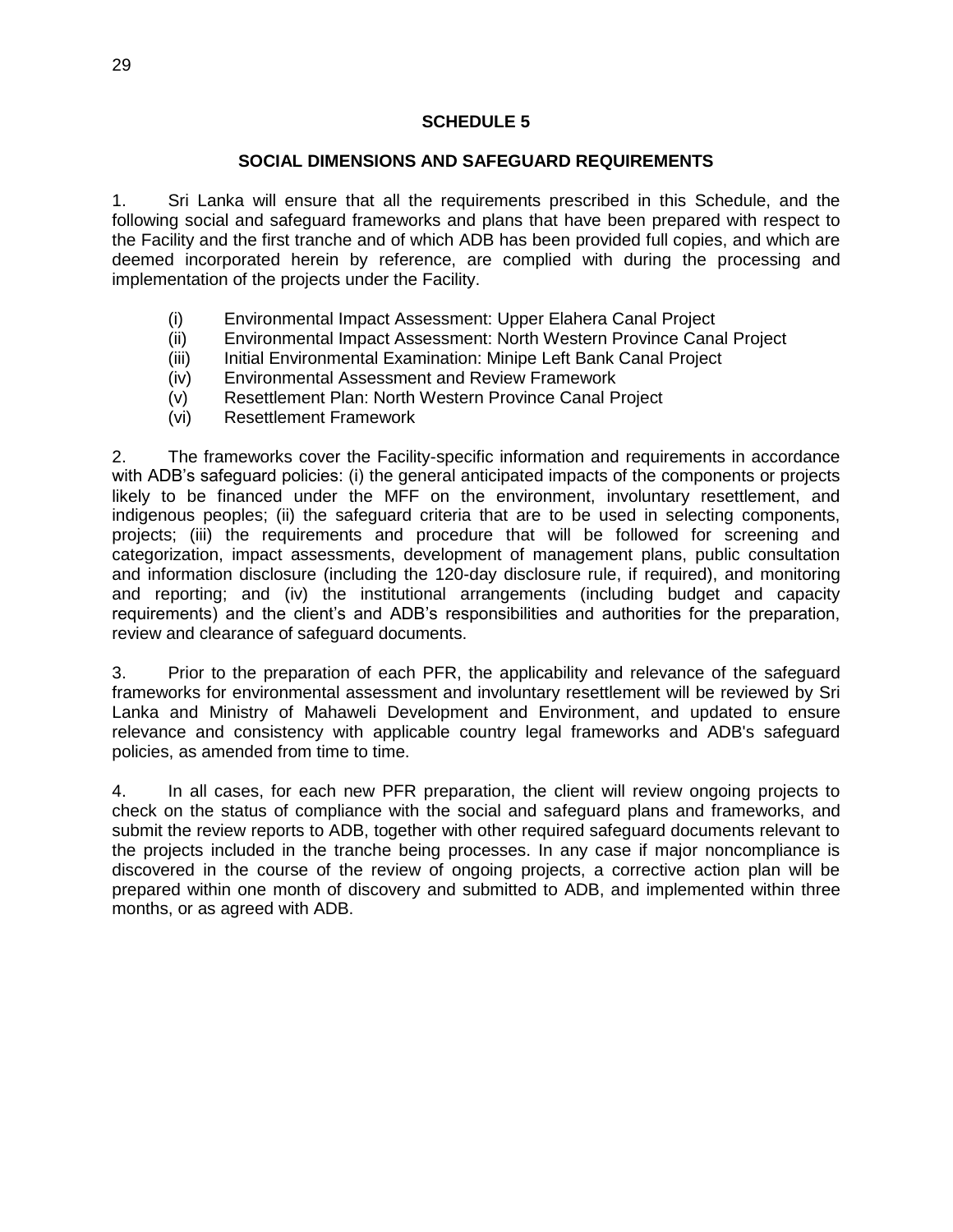### **SCHEDULE 6**

### **UNDERTAKINGS**

1. Sri Lanka shall remain, and shall cause the Ministry of Mahaweli Development and Environment (MMDE) or any successor thereto acceptable to ADB, to remain, committed to implementation of the Mahaweli Water Security Investment Program ("Investment Program") and achieve its outcome and outputs in a timely manner.

2. Sri Lanka shall remain, and shall cause MMDE to remain, committed to implementation of the North Central Province Canal Program during the implementation of, and following the completion of, the Investment Program.

3. In the event of any change in the road map, policy framework, investment plan, or financing plan for the Investment Program, Sri Lanka shall assess, and shall cause MMDE to assess, with ADB any potential impact on the Investment Program and evaluate any change in scope, amendment, or continuation, as appropriate, of the Investment Program.

4. Sri Lanka shall take all actions, including provision of funds (including any residual funds for completion of project contracts), facilities, services and other resources necessary or appropriate, to enable MMDE to perform its obligations under the legal agreements for each tranche, and for timely completion of the projects under the Investment Program.

5. Sri Lanka shall implement, and shall cause MMDE to implement, the Investment Program and the projects under the Investment Program in accordance with the detailed arrangements set forth in the Facility Administration Manual (FAM). Any subsequent change to the FAM shall become effective only after approval of such change by Sri Lanka, MMDE and ADB. In the event of any discrepancy between the FAM and the legal agreements pursuant to which ADB finances a tranche, the provisions of the legal agreements shall prevail.

6. Sri Lanka shall cause MMDE to employ sufficient staff for the Program Management Unit (PMU) and Project Implementation Units (PIUs) for the duration of the Investment Program, with adequate and relevant expertise in the field of project management, financial management, engineering, procurement, and environmental and social safeguards implementation. Sri Lanka shall ensure, and shall cause MMDE to ensure, that all staff employed for the Investment Program and projects under the Investment Program are equipped with adequate office space, facilities, equipment, support staff, and telecommunications and management information systems for the entire duration of the Investment Program.

7. The PMU Program Director and PIU Project Directors shall hold the position not less than the rank of Class 1 engineer, or equivalent, Officers, unless otherwise acceptable to ADB. PIU Project Directors and staff shall be seconded from the Department of Irrigation (DOI), Mahaweli Authority of Sri Lank (MASL), and other relevant agencies.

8. Sri Lanka and MMDE shall (a) ensure that the majority of counterpart staff assigned to the PMU and PIUs are assigned to the Investment Program on a full-time basis; and (b) undertake best efforts to ensure that they remain in their position for a reasonable period of time, and that staff replacements do not unduly disrupt implementation of the Investment Program. Sri Lanka and MMDE shall provide ADB reasonable opportunity to comment on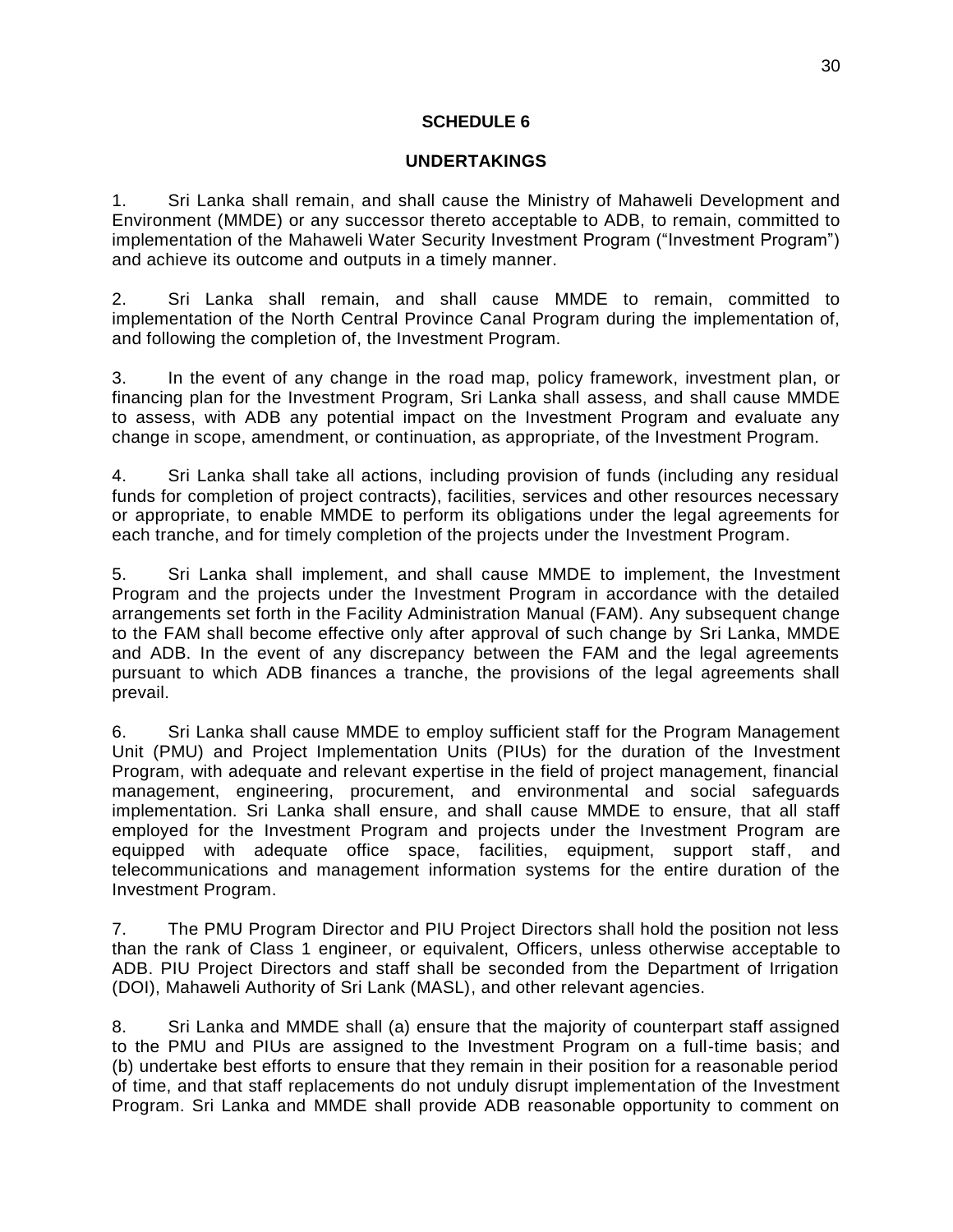any proposed appointment of persons to key positions in the PMU and PIUs, including the Program Director for the PMU, and the Project Directors for the PIUs.

9. Sri Lanka shall make available to MMDE all counterpart funds required for timely and effective implementation of the Investment Program, including, without limitation, any funds required to keep the PMU and PIUs fully equipped and fully staffed in accordance with the requirements set out in the FAM, to mitigate unforeseen environmental and social impacts, and to meet additional costs arising from design changes, price escalation in construction costs and/or unforeseen circumstances. Sri Lanka shall make the resources thus required available to MMDE on a quarterly basis for each fiscal year.

10. Sri Lanka shall cause MMDE to, if and when ADB requests, recruit and engage a panel of individual experts with qualifications, experience and terms of reference acceptable to ADB, to review, analyze and advise on the detailed engineering designs, contract documents, and implementation of the dam and tunnel components of the Investment Program and its projects.

### **Interagency Coordination**

11. Sri Lanka shall ensure that its ministries, agencies and departments involved in the implementation of the Investment Program, including the provincial and district agencies, give their full cooperation to ensure smooth implementation of the Investment Program.

### **Safeguards**

12. Sri Lanka shall ensure, or cause MMDE to ensure, that the preparation, design, construction, implementation, operation and decommissioning of the projects and all project facilities under the Investment Program comply with (a) all applicable laws and regulations of Sri Lanka including relating to environment, health, and safety; (b) the environmental safeguards as set out in ADB's Safeguard Policy Statement ("SPS"); (c) the Investment Program's environmental assessment and review framework; and (d) all measures and requirements set forth in the relevant environment impact assessments, initial environmental examination, and environment management plans, and any corrective or preventative actions with respect to environment set forth in safeguards monitoring reports.

13. Sri Lanka shall ensure, or cause MMDE to ensure, that all land and all rights-of-way required for each project and project facilities are made available to the works contractors in accordance with the schedule agreed under the related works contract and that all land acquisition and resettlement activities are implemented in compliance with (a) all applicable laws and regulations of Sri Lanka relevant to land acquisition and involuntary resettlement; (b) the involuntary resettlement safeguards as set out in the SPS; (c) the Investment Program's resettlement framework; and (d) all measures and requirements set forth in the respective resettlement plans and safeguard planning documents, and any corrective or preventive actions with respect to land acquisition and involuntary resettlement set forth in any safeguards monitoring reports.

## **Social**

14. Sri Lanka shall ensure, or cause MMDE to ensure, that civil works contracts under the projects follow all applicable labor laws of Sri Lanka (including not employing or using